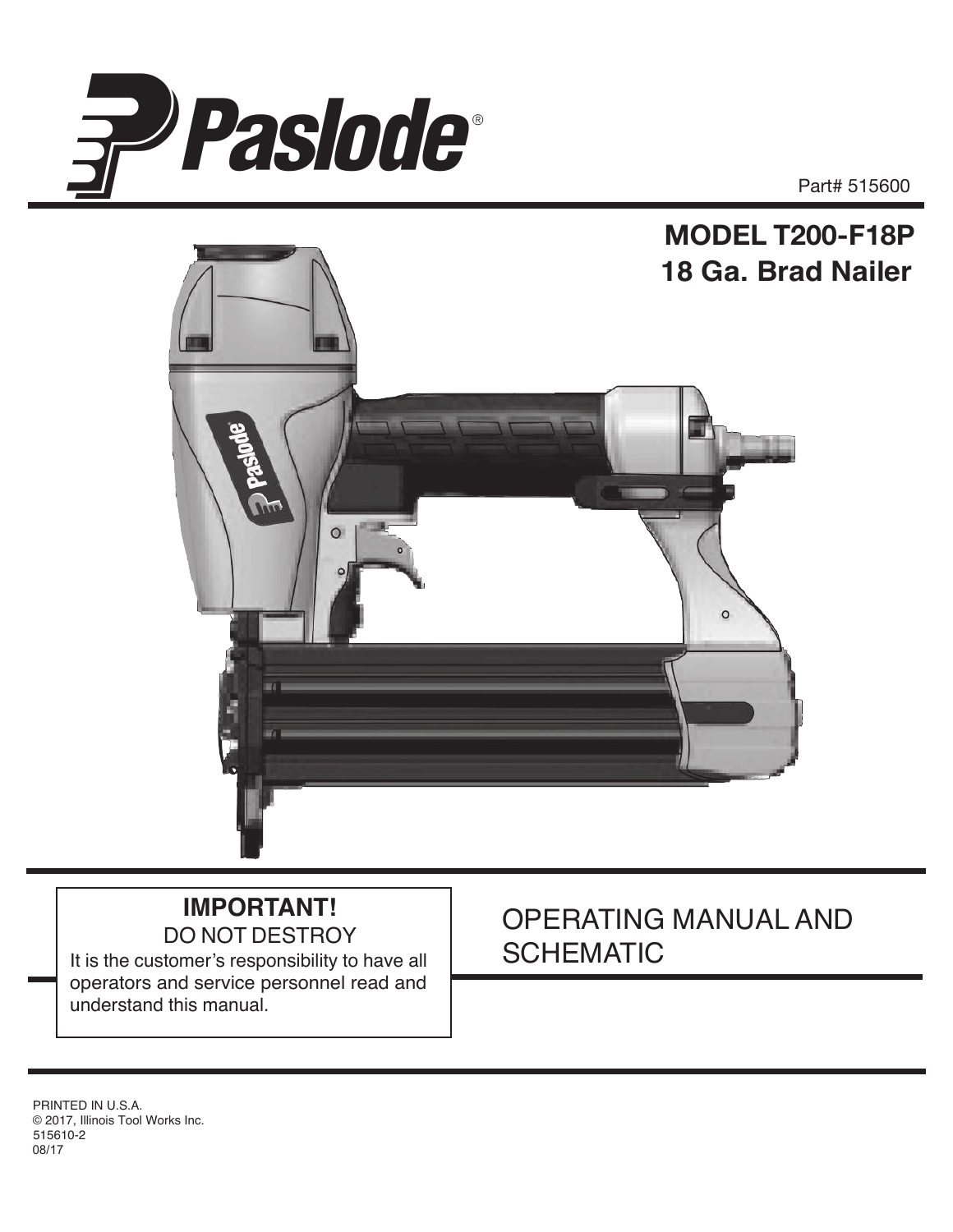## **INTRODUCTION**

The **PASLODE® T200-F18P** Brad Nailer is a quality-built tool designed for use in residential trim applications. This tool will deliver efficient, dependable performance when used according to the manufactures guidelines. Please study this manual including the safety instructions to fully understand the operation of this tool.

## **.TOOL WARRANTY AND LIMITATIONS**

Paslode warrants that newly purchased power fastening tools, parts and accessories will be free from defects in material and workmanship for the period shown below, after the date of delivery to the original user.

#### 90 DAY LIMITED WARRANTY

A 90-day warranty will apply to all parts, except those which are specifically covered by an extended warranty.

#### EXTENDED LIMITED WARRANTY FOR ONSITE CONSTRUCTION APPLICATIONS

A one year warranty will apply to all housing and cap assembly castings. A six month warranty will apply to all magazine parts.

NORMAL WEARING PARTS

The following parts are considered normal wearing parts and are not under warranty:

- Bumper
- Driver Blade
- "O" Rings
- Piston Rings

#### WARRANTY STATEMENT

**Thiswarrantyislimitedtotoolssoldandservicerequested in the United States. To obtain information on warranty service in the United States, refer to the Service Center listing that was provided with your tool.**

Paslode's sole liability hereunder will be to replace any part or accessory which proves to be defective within the specific time period. Any replacement part or accessory provided in accordance with this warranty will carry a warranty for the balance of the period of warranty applicable to the part it replaces. This warranty does not apply to part replacement required due to normal wear.

This warranty is void as to any tool which has been subjected to misuse, abuse, accidental or intentional damage, use with fasteners,not meeting Paslodespecification, size, or quality, improperly maintained, repaired with other than genuine Paslode replacement parts,damaged in transit or handling, or which, in Paslode's opinion, has been altered or repaired in a way that affects or detracts from the performance of the tool.

PASLODE MAKES NO WARRANTY, EXPRESSED OR IMPLIED,RELATINGTOMERCHANTABILITY,FITNESS,OR OTHERWISE, EXCEPT AS STATED ABOVE, and Paslode's liability AS STATED ABOVE AND AS ASSUMED ABOVE is in lieu of all other warranties arising out of, or in connection with, the use and performance of the tool, except to the extent other wise provided by applicable law. PASLODE SHALL IN NO EVENT BE LIABLE FOR ANY DIRECT, INDIRECT, OR CONSEQUENTIAL DAMAGES, INCLUDING, BUT NOT LIMITED TO, DAMAGES WHICH MAY ARISE FROM LOSS OFANTICIPATEDPROFITSORPRODUCTION,SPOILAGE OF MATERIALS, INCREASED COST OF OPERATION, OR OTHERWISE.

Paslode reserves the right to change specifications, equipment, or designs at any time without notice and without incurring obligation.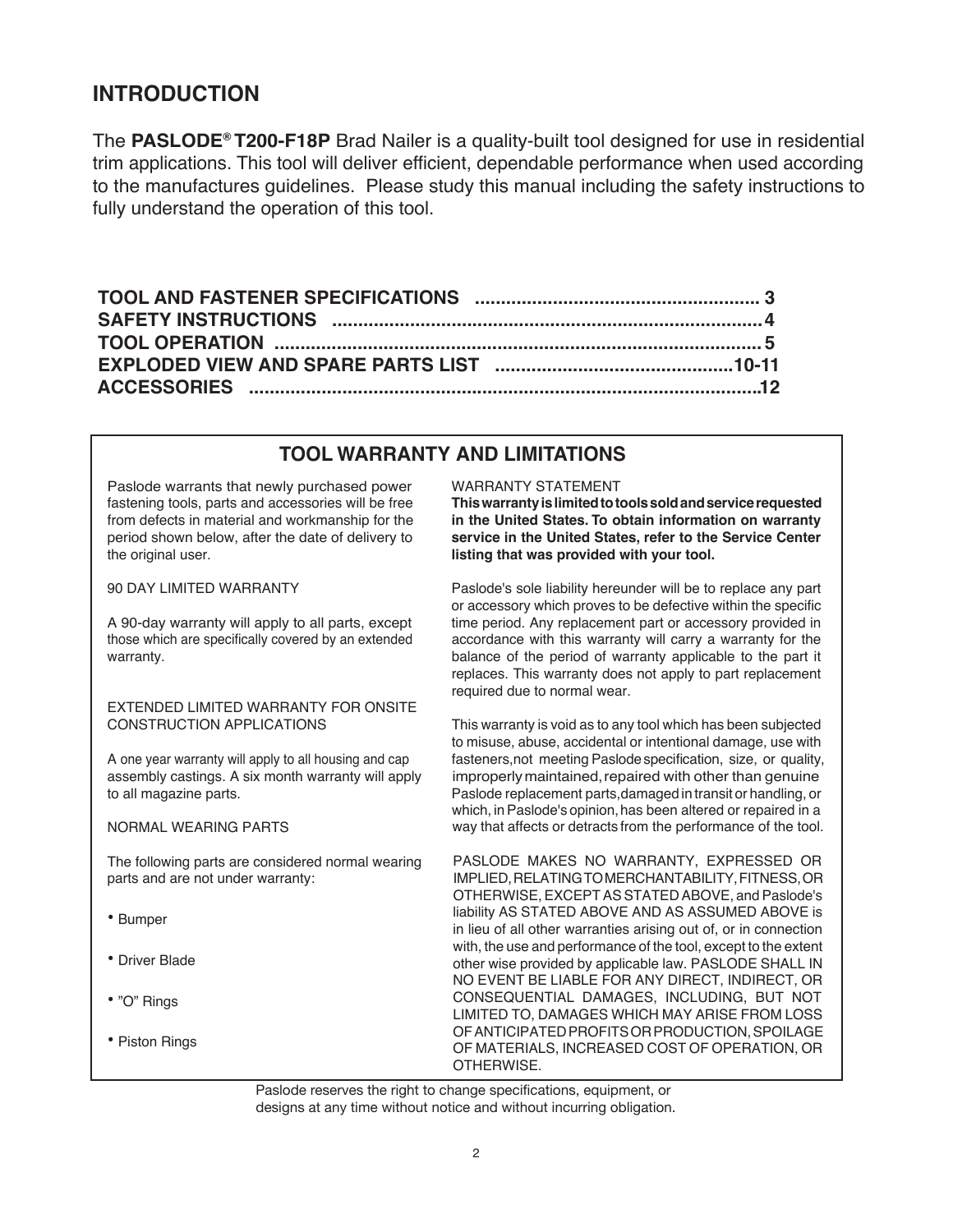# **TOOL AND FASTENER SPECIFICATIONS**

| <b>MODEL NO.</b>          | T200-F18P (Part # 515600) |
|---------------------------|---------------------------|
| <b>HEIGHT</b>             | 10.63"                    |
| <b>WIDTH</b>              | 2.56"                     |
| <b>LENGTH</b>             | 10.04"                    |
| <b>WEIGHT</b>             | 2.9lbs.                   |
| <b>NAIL LENGTH</b>        | $5/8" - 2"$               |
| <b>SHANK DIAMETER</b>     | 18 gauge                  |
| <b>OPERATING PRESSURE</b> | 80 to 120 psi             |

## **TOOL AIR FITTINGS**:

This tool uses a 1/4" N.P.T. male plug. The inside diameter should be .28" (7mm) or larger. The fitting **must** be capable of discharging tool air pressure when disconnected from the air supply.

## **OPERATING AIR PRESSURE:**

80 to120 psi. Select the operating air pressure within this range for best tool performance.

**DO NOT EXCEED THIS RECOMMENDED OPERATING PRESSURE**.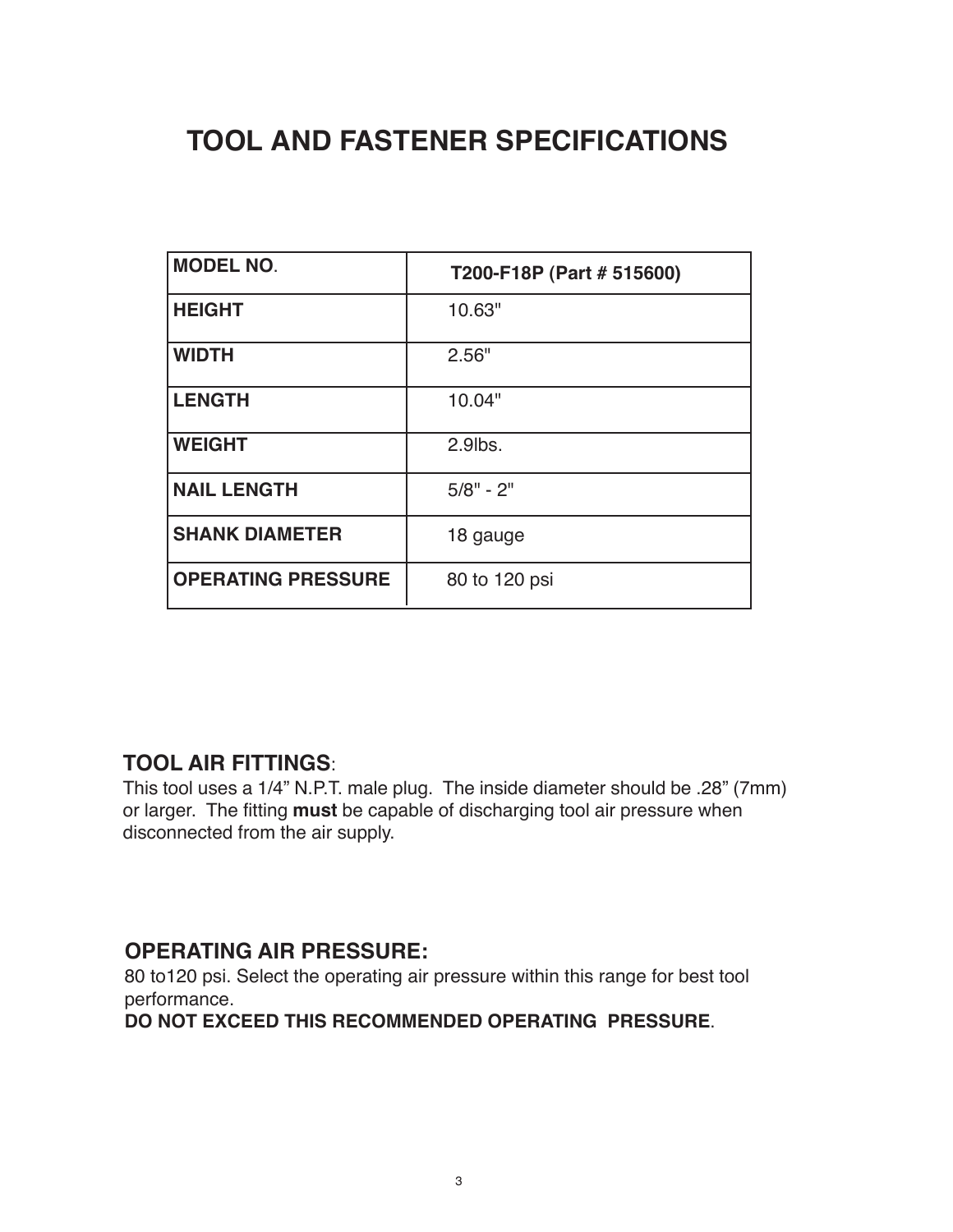# **SAFETY INSTRUCTIONS**

#### **SAFETY FIRST**

These safety instructions provide information necessary for safe operation of Paslode® tools. **DO NOT ATTEMPT TO OPERATE THE TOOL UNTILYOU READ AND UNDERSTAND ALL SAFETY PRECAUTIONS AND MANUAL INSTRUCTIONS.**



#### **WEAR EYE AND HEARING PROTECTION**

Always wear hearing and eye protection devices, that conform to ANSI Z87.1 requirements, when operating or working in the vicinity of a tool. As an employer you are responsible for enforcing the use of eye protection. Wear hard hats in environments that require their use.

#### **THE TOOL MUST BE USED ONLY FOR THE PUR-POSE FOR WHICH IT WAS DESIGNED**

Do not throw the tool on the floor, strike the housing in any way or use the tool as a hammer to knock material into place.

#### **NEVER ENGAGE IN HORSEPLAY WITH THE TOOL**

The tool is not a toy so do not use it like one. Never engage in horseplay with the tool or point it at yourself or any other person, even if you think it is not loaded.

#### **NEVER ASSUME THE TOOL IS EMPTY**

Check the magazine for fasteners that may be left in the tool. Even if you think the tool is empty or disconnected, never point it at anyone or yourself. Unseen fasteners could fire from the tool.

#### **NEVER CLAMP THE TRIGGER IN A LOCKED OR OPERATING POSITION**

The trigger of the tool must never be tampered with, disabled or clamped in a locked or operating position since this will cause the tool to drive a fastener any time the work contacting element depressed.

#### **DO NOT LOAD FASTENERS WITH THE AIR LINE CONNECTED, OR WITH THE TOOL TRIGGER OR WORK CONTACTING ELEMENT DEPRESSED**

When loading fasteners into the tool be sure you disconnect the air line and that you do not depress the trigger or work contacting element.



#### **OPERATE THE TOOL ONLY ON A WORKPIECE**

The tool should be operated only when it is in contact with the workpiece. Even then you should be careful when fastening thin material or working near the edges and corners of the workpiece since the fasteners may drive through or away from the workpiece.

#### **DO NOT DISABLE OR REMOVE THE WORK CONTACTING ELEMENT**

This tool is equipped with a safety mechanism, called a a work contacting element, to help prevent accidental firing. Never tamper with, disable or remove the work contacting element. Do not use the tool unless the work contacting element is working properly.The tool could fire unexpectedly.

#### **DISCONNECT THE TOOL WHEN NOT IN USE**

Always disconnect the tool from the air line when it is not in use, when you leave the work area or when moving the tool to a new location. The tool must never be left unattended because people who are not familiar with the tool might handle it and injure themselves or others.



#### **CARRY THE TOOL ONLY BY THE HANDLE**

Always carry the tool by the handle only. Never carry the tool by the air hose or with the trigger depressed since you could drive a fastener unintentionally and injure yourself or someone else.

#### **DO NOT WEAKEN THE TOOL HOUSING**

The tool housing is a pressure vessel and should never be weakened by having your company's name, area of work or anything else stamped or engraved into its surface.

#### **DISCONNECT THE TOOL WHEN PERFORMING REPAIRS AND CLEARING JAMS**

Never attempt to clear a jam or repair a tool unless you have disconnected the tool from the air line and removed all remaining fasteners from the tool.

#### **ALWAYS USE THE PROPER FITTING FOR THE TOOL**

Only MALE pneumatic type air connectors should be fitted to the tool, so that high pressure air in the tool is vented to atmosphere as soon as the air line is disconnected.

NEVER install FEMALE quick disconnect couplings on the tool. Female couplings will trap high pressure air in the tool when the air line is disconnected, leaving the tool charged and able to drive at least one fastener.



#### **DO NOT EXCEEDTHE MAXIMUM RECOMMENDED AIR PRESSURE**

Operate the tool only at the recommended air pressure. Do not exceed the maximum air pressure marked on the tool. Be sure the air pressure gauge is operating properly and check it at least twice a day.



Never use any bottled air or gases such as oxygen to operate the tool since they could cause the tool to explode. Do not operate in explosive atmospheres such as in the presents of flammable liquids, gases, or combustible dust.

#### **INSPECT TOOL FOR PROPER OPERATION**

Clean the tool at least daily and lubricate as required. Never operate a dirty or malfunctioning tool.

#### **USE ONLY PASLODE RECOMMENDED PARTS AND**  ®**FASTENERS**

Use only parts and fasteners specifically designed and recommended by Paslode® for use in the tool and for work to be done. Using unauthorized parts and fasteners or modifying the tool in any way creates dangerous situations. Replace all missing warning labels---refer to tool schematic for correct placement and part Number.

## **A** WARNING

Failure to follow any of the above instructions could result in severe personal injury to tool user and bystanders or cause damage to tool and property.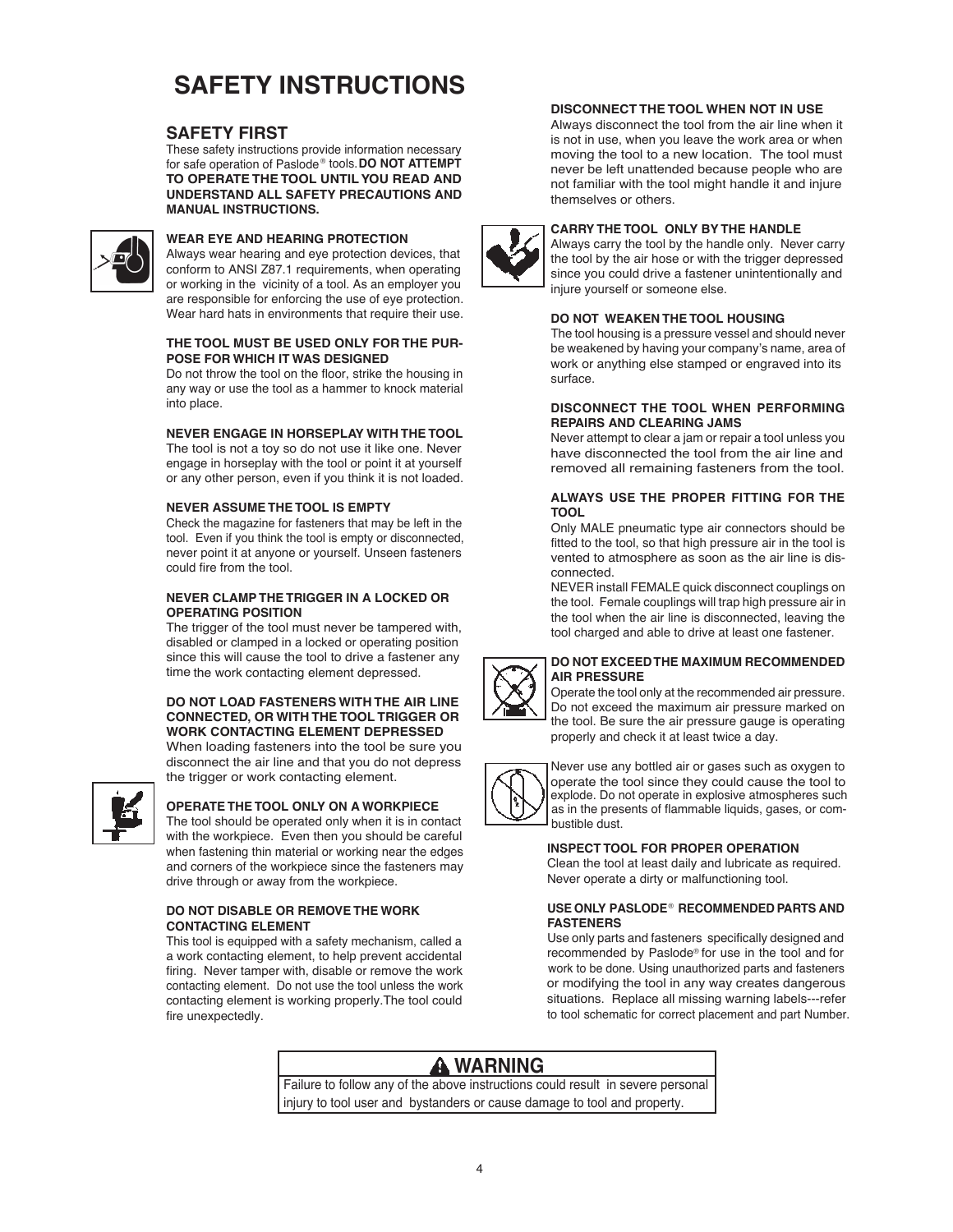## **INSTRUCTIONS FOR LOADING**

**Step No. 1** – Disconnect the tool from its air source.Grasp the finish nailer firmly with one hand and press the orange magazine release button at the rear of the handle and slide the magazine cover back towards you.



**Step No. 2** – Insert the strip of 18 gauge brad nails with the point of the fastener facing down and place the point of the fastener into the **bottom** of the magazine channel. Placing fasteners on the top of the magazine will cause jamming.





**Step No. 3** – Push the magazine firmly towards the front of the tool until it locks in place. Connect the air supply. The. tool is now ready to use.



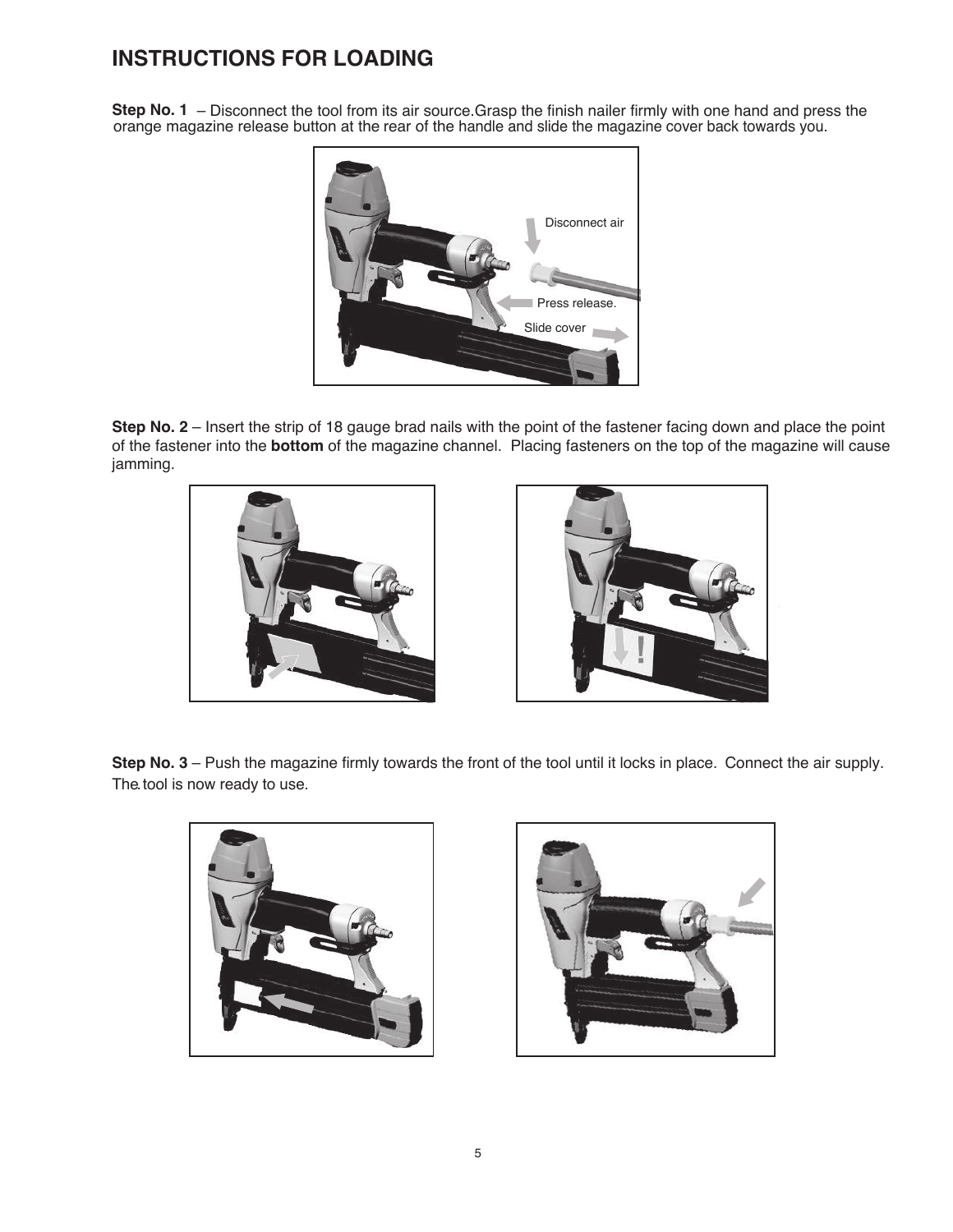# **TOOL OPERATION continued**

# **WARNING**

Use only fasteners that meet Paslode® specifications.

Use of fasteners that do not meet Paslode®specifications can result in damage to the tool or injury to the operator or bystanders.

## *Driving of Nails*

# **Sequential Operation - (Gray Trigger) Charge.** Charge.

The sequential operating kit prevents successive or "bounce" driving.

 $\Box$  Depress the work contacting element and hold it against the work surface before pulling the trigger.

 $\Box$  After each fastener is driven, completely release the trigger and lift the tool from the work surface.

## *CHANGING THE TRIGGER*

- 1. Disconnect the tool from air source.
- 2. Remove trigger step pin rubber retaining ring ( **A** ).
- 3. Remove trigger step pin (**B**).
- 4. Remove sequential trigger assembly **C** (Gray, part # 576918) and spring.
- 5. Install contact trigger **D** (part# 576917,Orange) with spring and align hole and reinsert Trigger step pin.
- 6. Reinstall rubber retaining ring and check for correct operation.



# *Successive (Bounce) Driving*  **(Orange Trigger)**

 $\Box$  Grasp the handle firmly.

 $\Box$  Squeeze the trigger and move the tool along the workpiece with a bouncing motion, depressing the work contacting element at the points where you want to insert a fastener.

 $\Box$  Keep the trigger depressed and continue to bounce the work contacing element against the workpiece, positioning the tool above as carefully as possible.

 $\Box$  When the desired number of fasteners have been driven, release the tool trigger to avoid unintentional fastener dis-



Do not clamp or hold trigger with anything other than your hand.

## *Precision Placement Driving* **(Orange Trigger)**

 $\Box$  Grasp the tool handle firmly and hold the bottom of the work contacting element firmly against the workpiece until it is completely depressed.

- $\Box$  Squeeze the trigger to drive the fastener.
- $\Box$  Lift the tool from the workpiece.
- $\Box$  Repeat the procedure for the next fastener.

# *Adjust the Depth of Drive*

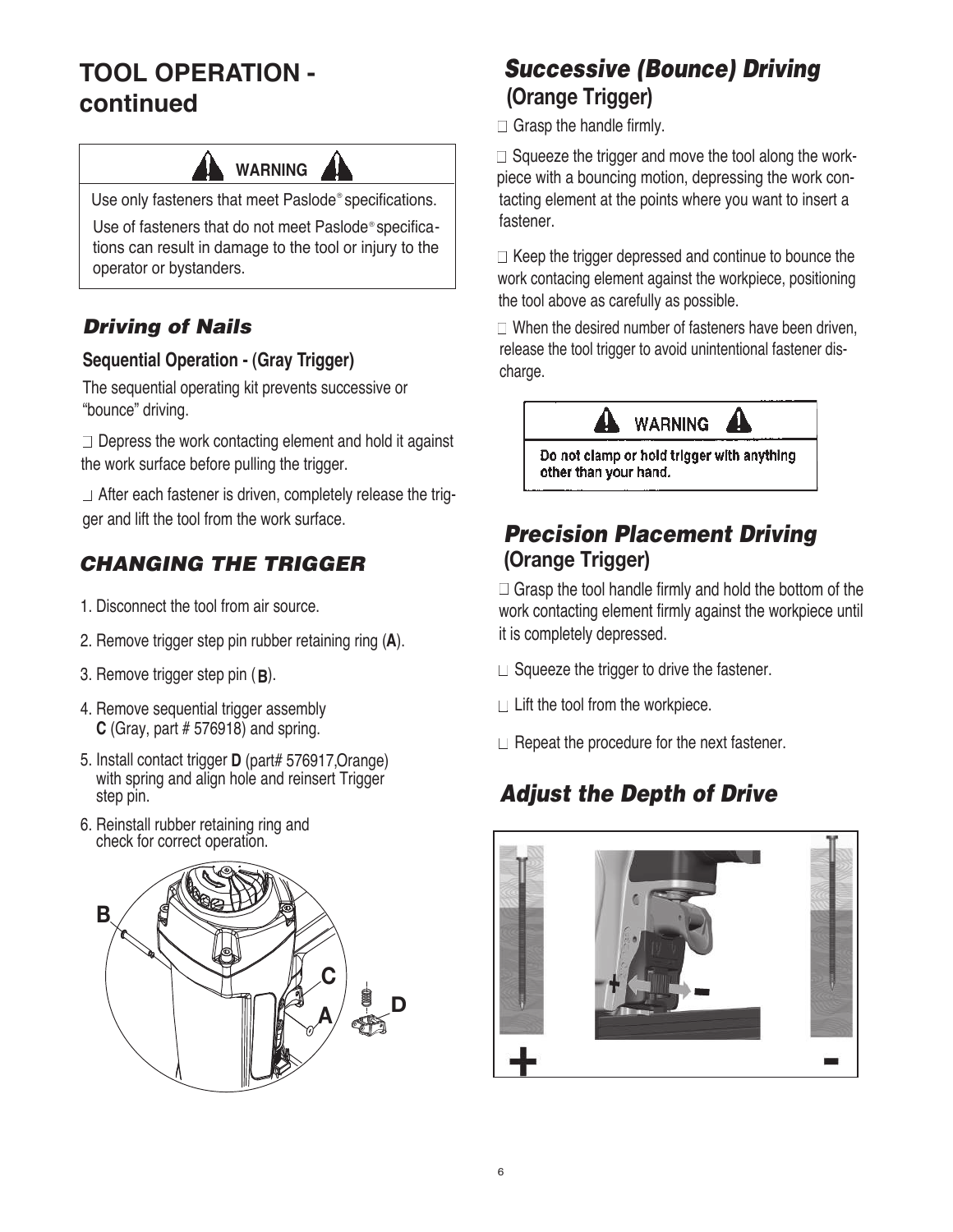# **MAINTENANCE**

Paslode® tools are built for ease of maintenance. A few simple details will assure trouble-free operation and long tool life. Anyone who uses or maintains the tool must read the safety and maintenance instructions. Study the schematic drawing before starting any repairs on the tool.

Air-operated tools must be inspected periodically, and worn or broken parts must be replaced to keep the tool operating safely and efficiently. Also the items on the maintenance chart must be checked often.

## *Cold Weather Care*

When temperatures are below freezing, tools should be kept warm by any convenient, safe method. If this is not possible, the following procedure should be used to warm up the tools.

 $\Box$  Reduce the regulated air pressure to 30 psi.

 $\Box$  Remove all fasteners from the tool.

 $\Box$  Collect an air line and blank fire the tool. The reduced air pressure will be enough to free-fire the tool. Slow speed operation tends to warm up the moving parts. Slowing up the piston helps the bumper and the O-rings to become pliable.



Never free-fire the tool at high pressure.

 $\Box$  Once the tool is warmed up, readjust the regulator to the proper working pressure and reload the tool.

 $\Box$  Tool operators working outdoors or in unheated areas in extremely cold temperatures should also:

> Use Paslode pneumatic oil with antifreeze in the lubricator, Part No. 219090 (8oz.)

 Once a week, depending on the amount of tool use, take the tool apart and wash away any sludge with degreaser cleaner (Paslode Part No. 219086) to keep the tool operating efficiently.



Never use kerosene or flammable solvents to clean the tool.

Cleaning the air-operated tools with solvents removes the thin coating of grease applied to the cylinder wall and O-rings at the factory. To replace this coating of grease, use Chemplex grease (Paslode Part No. 403734).

 $\Box$  Open the drain on the air compressor tank to drain any moisture at least daily in extremely cold or humid weather. A few ounces of anti-freeze in the tank will keep the air free of frost.

## *Testing the Tool After Servicing*

After replacing any part or parts, it is important to check the tool for proper operation. This ensures that the tool was put together correctly, is safe to use, and will perform the job properly.

 $\Box$  Ensure that all hardware is tight.

 $\Box$  Ensure that the work contacting element is installed correctly in relation to the trigger, and that both parts move freely.

 $\Box$  Ensure that the magazine is properly attached.

 $\Box$  Ensure that the required safety information on the tool is legible.

 $\Box$  Use only Paslode approved fasteners in the tool, and ensure that they are correct for the application.

 $\square$  Ensure that a male air fitting is securely connected to the tool.

 $\Box$  Test the tool by driving fasteners into a workpiece identical to the tool's application.

 $\Box$  Check the tool for air leaks during testing and for the proper sequence of operation.

 $\Box$  Ensure that all fasteners are driven to the same depth and that the crown of the fastener is flush with the workpiece.

#### *Tool Lubrication*

It is most important that the tool be properly lubricated by keeping the air line lubricator filled and correctly adjusted. Without proper lubrication the tool will not work properly and parts will wear prematurely.

Use the proper lubricant in the air line lubricator. The lubricator should be of low air flow or changing air flow type, and should be kept filled to the correct level. Use only Paslode recommended lubricants. Substitutes may harm the rubber compounds in the tools O-rings and other rubber parts. Paslode Part No. 403720 is a pneumatic lubricating oil specially made for pneumatic applications.

If a filter/regulator/lubricator is not installed on the air system, air operated tools should be lubricated at least once a day with 6 to 20 drops of oil, depending on the work environment, directly through the male fitting in the tool housing.

Most minor problems can be resolved quickly and easily using the maintenance table that follows. If problems persist, contact your Paslode dealer for assistance.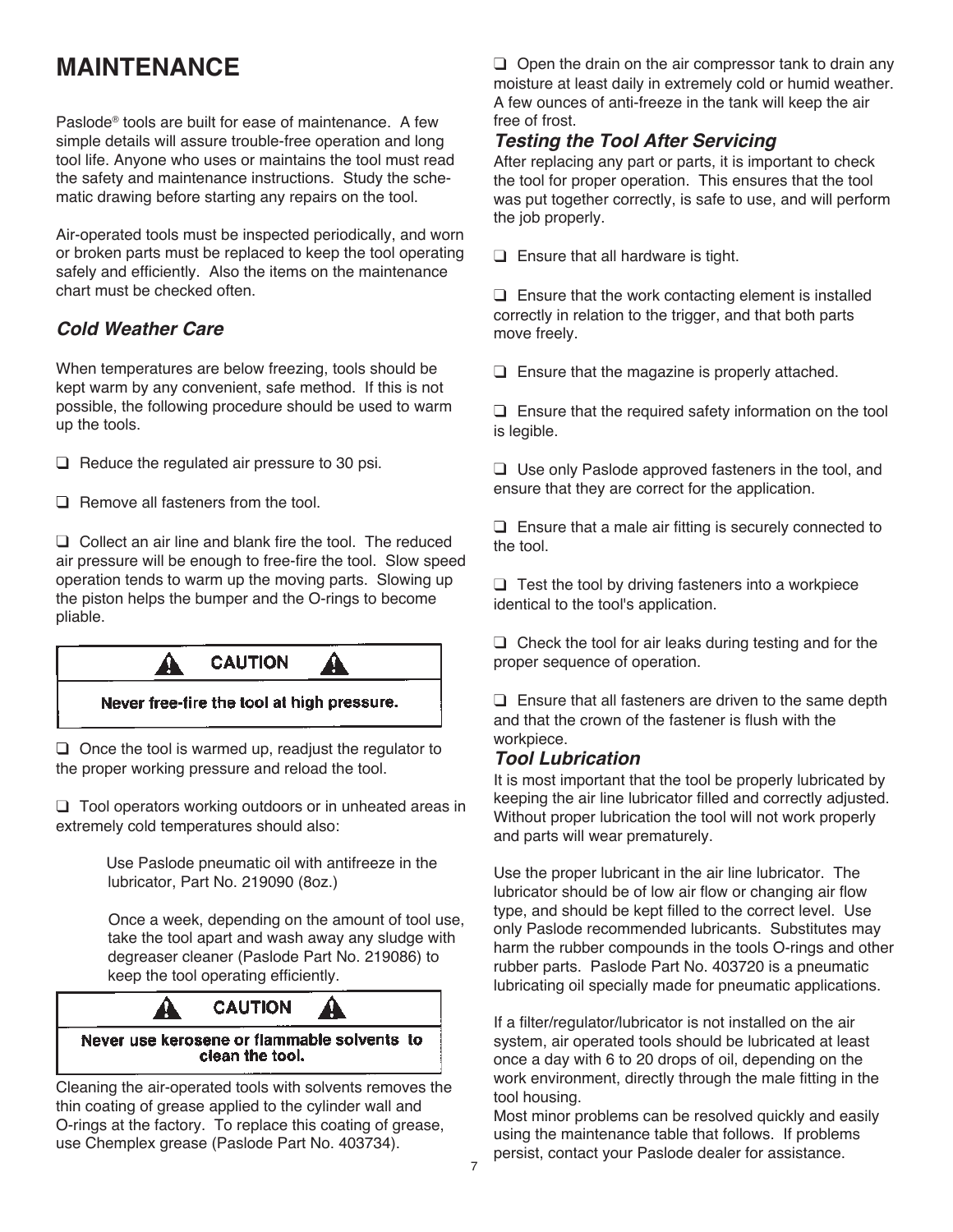# **Operation Continued:**

# *Clearing a Jam*

Disconnect tool from its air source.



Remove all fasteners.



Unlatch the front guide and lift open.



Remove jammed fastener and relatch front guide.



Reload fasteners, close and latch the magazine.

**Reconnect** the air.



# *Changing the work contact element.*

Disconnect tool from its air source.









3



# *Reversable belt hook*



# *Tooless Ajustable Exhaust*

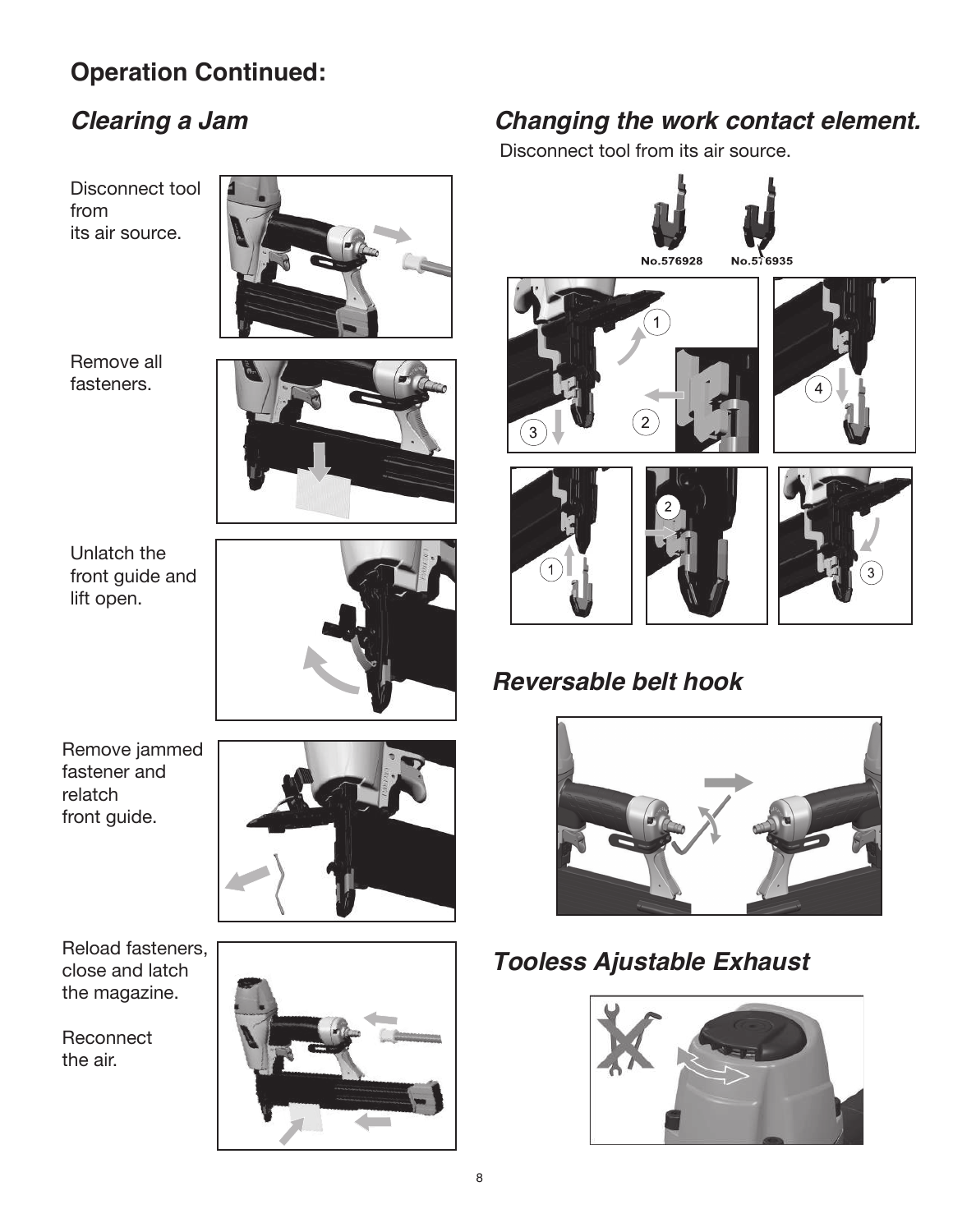# **MAINTENANCE**

| <b>ACTION</b>                                               | <b>WHY</b>                                                                | <b>HOW</b>                                                      |
|-------------------------------------------------------------|---------------------------------------------------------------------------|-----------------------------------------------------------------|
| Add several drops of pneumatic<br>oil into the air fitting. | Keep tool lubricated.                                                     | Use Paslode pneumatic<br>tool lubricant. Part No.<br>403720.    |
| Check that all screws on tool<br>are tight.                 | Prevent air leakage and pro-<br>mote efficient operation.                 | Check screws daily.                                             |
| Keep work contacting elelment<br>working properly.          | Promote operator safety and<br>efficient tool operation.                  | Inspect and blow clean daily<br>and check for proper operation. |
| Keep magazine and feeder<br>mechanism clean.                | Prevent jamming of fasteners.                                             | Blow clean daily.                                               |
| Lubricate "O" rings that are<br>replaced.                   | Assure long life and proper<br>operation of tool.                         | Use Chemplex grease, Part<br>No. 403734.                        |
| Use only Paslode replacement<br>parts.                      | Keep tool operating efficiently<br>and maintain Paslode tool<br>warranty. | Order any replacement parts<br>needed from Paslode Dealer.      |

# **OPERATOR TROUBLESHOOTING**

# **A** CAUTION **A**

**Disconnect the tool when performing repairs or clearing jams.**

| <b>PROBLEM</b>                                                              | <b>CORRECTIVE ACTION</b>                                                                                            |
|-----------------------------------------------------------------------------|---------------------------------------------------------------------------------------------------------------------|
| Fasteners will not drive completely into wood.                              | Adjust the depth of drive adjustment (retract length).<br>Increase air pressure (do not exceed 120 psi).            |
| Fasteners drive too deeply into wood.                                       | Adjust the depth of drive adjustment (extend length).<br>Reduce air pressure.                                       |
| Fastener jams in nose of tool.                                              | Open front guide latch, release jammed fastener,<br>and close latch securely.                                       |
| Tool skips during operation - no fasteners are driven<br>from time to time. | Check magazine for proper fasteners. Magazine<br>follower should slide freely. Clean as needed to<br>remove debris. |
|                                                                             | Make sure correct fasteners are being used.                                                                         |
|                                                                             | Use fasteners that meet Paslode <sup>®</sup> specifications only.                                                   |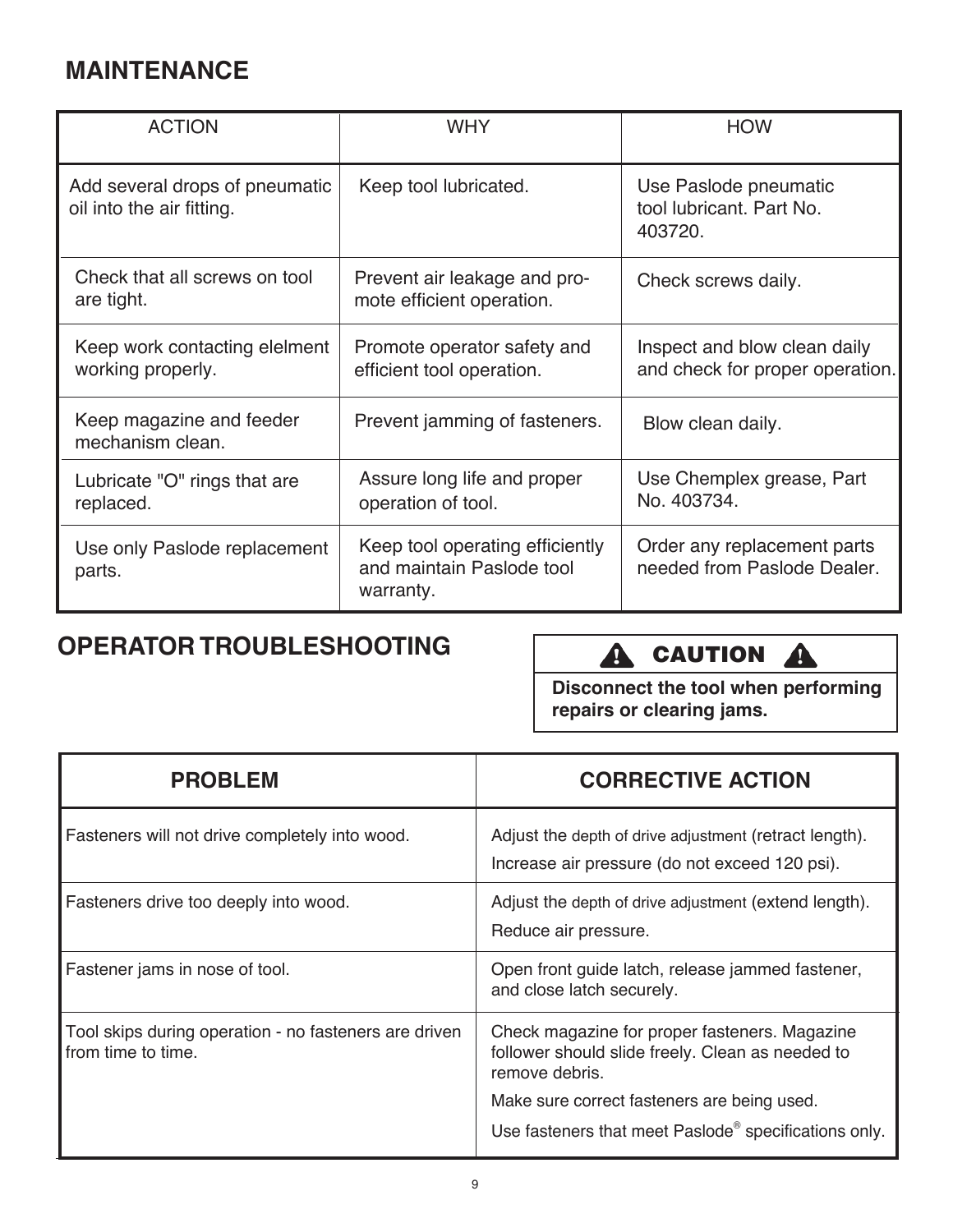# **PARTS LEGEND T200-F18P 515600**

I

| 1                              | 617539           | 1            | Screw                         | 39    | 576921 | 1              | <b>Driver Guide</b>       |
|--------------------------------|------------------|--------------|-------------------------------|-------|--------|----------------|---------------------------|
| $\overline{c}$                 | 617558           | $\mathbf{1}$ | <b>Bushing</b>                | 40    | 617513 | 4              | <b>Screw</b>              |
| 3                              | 617504           | 1            | Air Deflector                 | 41    | 576922 | 1              | <b>Screw</b>              |
| 4                              | 576913           | 1            | Spring                        | 42    | 576923 | 1              | Plate                     |
| 5                              | 617533           | 4            | <b>Screw</b>                  | 43    | 576966 | $\overline{c}$ | Spring Washer             |
| 6                              | 617535           | 4            | Washer                        | 44    | 576924 | $\overline{2}$ | <b>Screw</b>              |
| $\overline{7}$                 | 617489           | 1            | Cap                           | 45    | 617547 | 1              | Washer                    |
| 8                              | 617550           | 1            | Gasket, Cap                   | 46    | 576925 | 1              | <b>Front Plate</b>        |
| $^{\star}$<br>$\boldsymbol{9}$ | 617548           | 1            | Seal                          | 47    | 617530 | 1              | PIN                       |
| $*10$                          | 617519           | 1            | Spring                        | 48    | 576926 | 1              | Lock Lever Unit           |
| $*11$                          | 617521           | 1            | O-Ring                        | 49    | 576927 | 1              | Pin                       |
| $*12$                          | 617510           | 1            | Valve                         | 50    | 576928 | 1              | <b>Work Contact A</b>     |
| $*13$                          | 617527           | 1            | O-Ring                        | 51    | 576929 | 1              | Pusher                    |
| 14                             | 617507           | 1            | Piston Stop                   | 52    | 617520 | 1              | Guide, Spring             |
| 15                             | 617552           | 1            | <b>Restrict Washer</b>        | 53    | 576967 | 2              | Spring                    |
| $*16$                          | 617551           | 1            | <b>Cylinder Seal</b>          | 54    | 617538 | 2              | Screw                     |
| $*17$                          | 617523           | 1            | O-Ring                        | 55    | 617511 | 1              | <b>Rear Plate</b>         |
| $*18$                          | 576914           | 1            | Piston Assembly               | 56    | 617536 | 2              | <b>Nut</b>                |
| 19                             | 617505           | 1            | <b>Cylinder Sleeve</b>        | 57    | 617556 | 1              | Cover                     |
| $*20$                          | 617524           | 1            | O-Ring                        | 58    | 617512 | $\mathbf{1}$   | Cover                     |
| $*21$                          | 617525           | 1            | O-Ring                        | 59    | 576930 | $\mathbf{1}$   | Movable Magazine Unit     |
| $*22$                          | 617503           | 1            | Collar                        | 60    | 617496 | 1              | Rail                      |
| $*23$<br>24                    | 617522           | 1            | O-Ring                        | 61    | 576931 | 1              | Label, Trigger Sequential |
| 25                             | 617506<br>617508 | 1            | <b>Bumper</b><br>Joint Guide  | 62    | 576934 | 1              | Magazine Unit Sequential  |
| $*26$                          | 617526           | 1<br>1       | O-Ring                        | 63    | 576935 | 1              | <b>Work Contact B</b>     |
| 27                             | 617545           | 1            | Logo-1                        | 64    | 576936 | 1              | Support                   |
| 28                             | 617488           | 1            | Housing                       | 65    | 617540 | 1              | <b>Screw</b>              |
| 29                             | 576915           | 1            | <b>Trigger Valve Assembly</b> | 66    | 617541 | 1              | Pin                       |
| 30                             | 576916           | 1            | Spring                        | 67    | 617555 | 1              | Lock                      |
| 31                             |                  | 1            |                               | 68    | 576937 | 1              | Spring                    |
|                                | 576918           |              | Trigger, Sequential           | 69    | 576938 | 1              | End Cap                   |
| 32                             | 617537           | 1            | Spring Pin                    | 70    | 576939 | 1              | <b>Belt Hook</b>          |
| 33                             | 617553           | 1            | Safety Bracket                | 71    | 576940 | 1              | <b>Screw</b>              |
| 34                             | 576919           | 1            | Spring                        | 72    | 617534 | 1              | Washer                    |
| 35                             | 576920           | 1            | Safety Lever Unit             | 73    | 617509 | 1              | Air Plug                  |
| 36                             | 617544           | 1            | Logo-2                        | 74    | 576979 | 1              | Guide, Spring             |
| 37                             | 617549           | 1            | Gasket                        | 75    | 515620 | 1              | Label, Safety Warning     |
| 38                             | 617529           | 1            | Pin                           | $***$ |        |                |                           |
|                                |                  |              |                               |       |        |                |                           |

- \* Denotes Normal Wear Items
- Make sure Warning Label (Part No.515620) is properly affixed. Replace if necessary. \*\*
- $\triangle$  Apply Loctite<sup>®</sup> 242 (Blue) Part No. 093500
- Denotes New Change ➔

#### **A** WARNING

All parts must be periodically inspected and replaced if worn or broken. Failure to do this can affect the tool's operation and present a safety hazard.



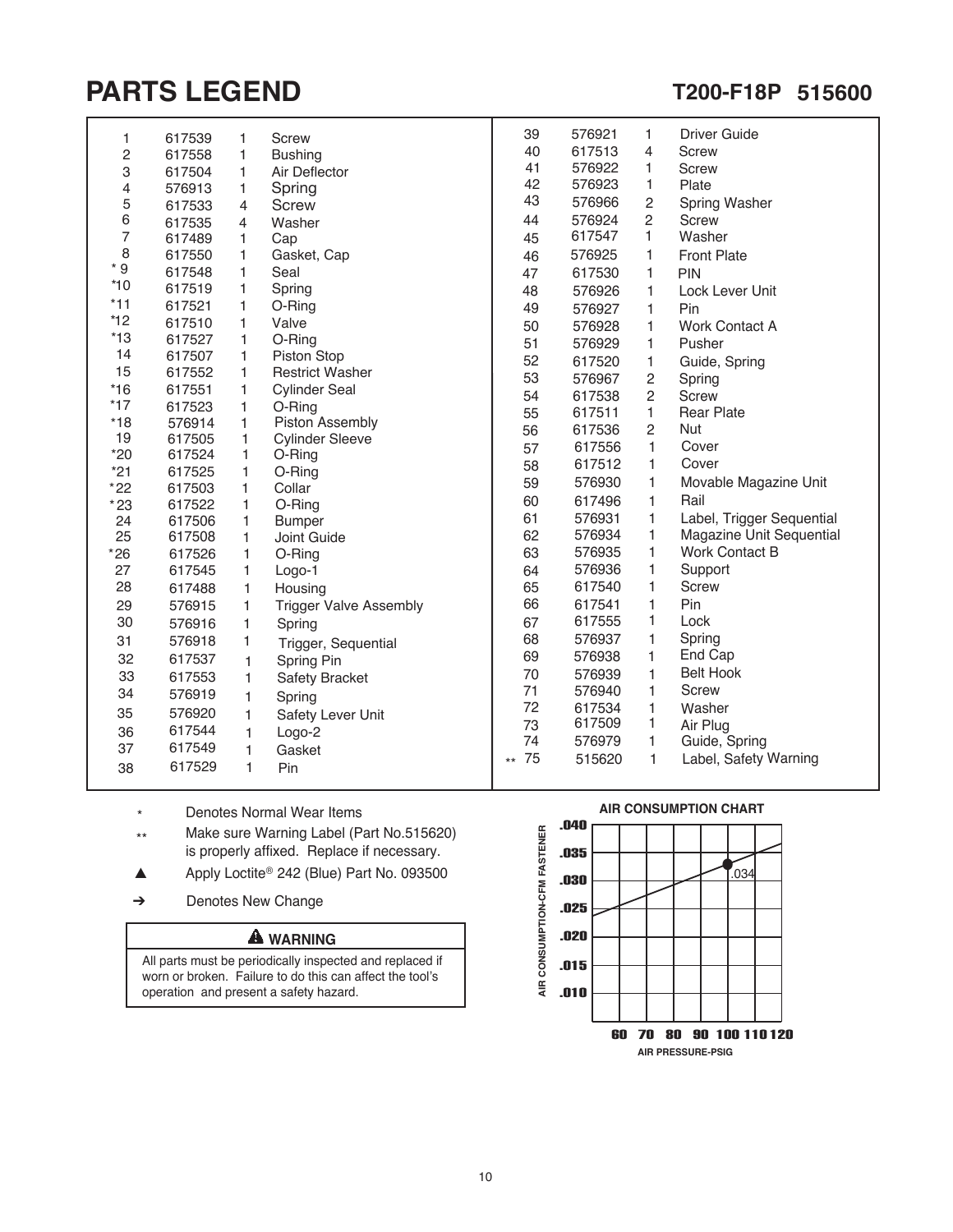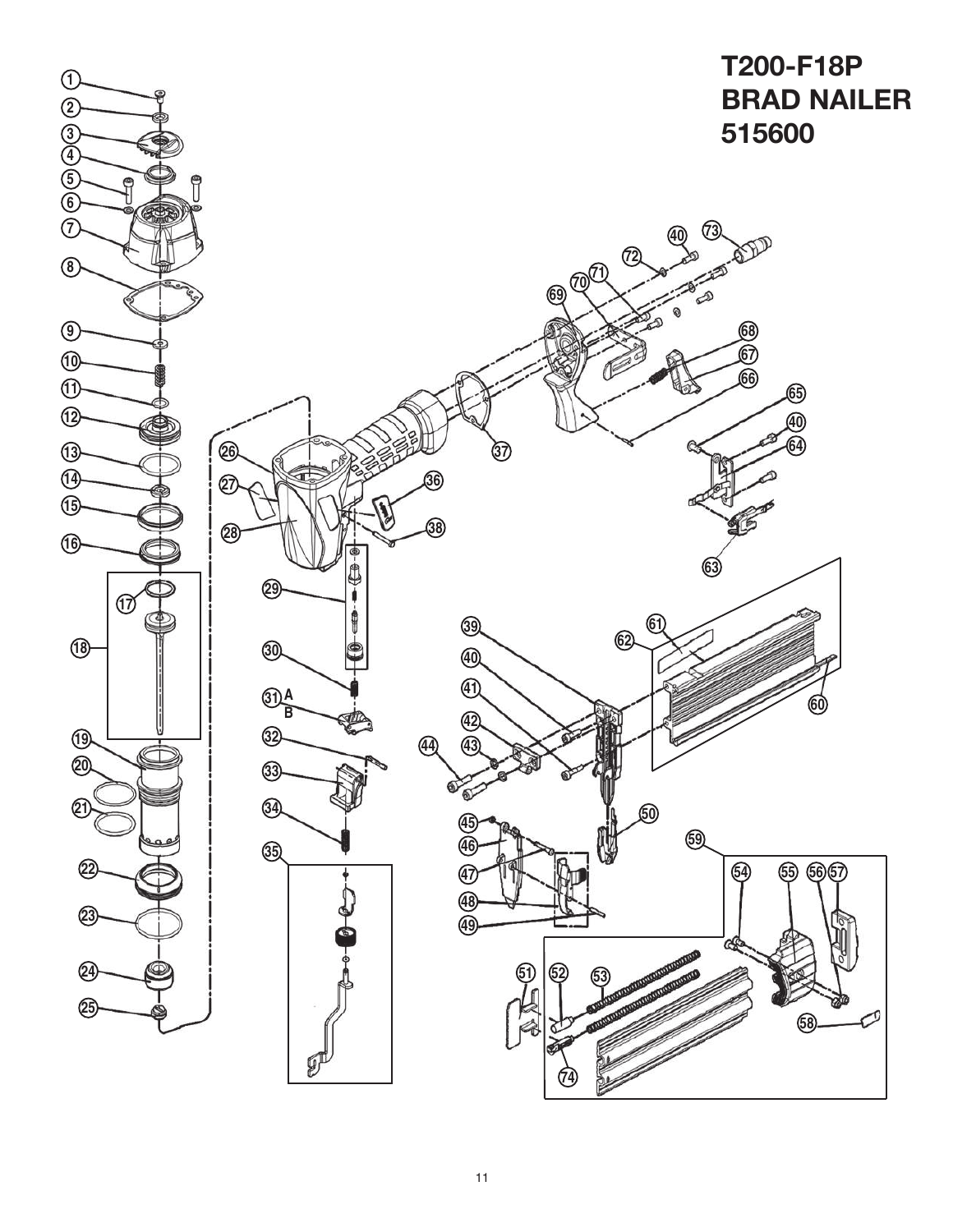# **ACCESSORIES**

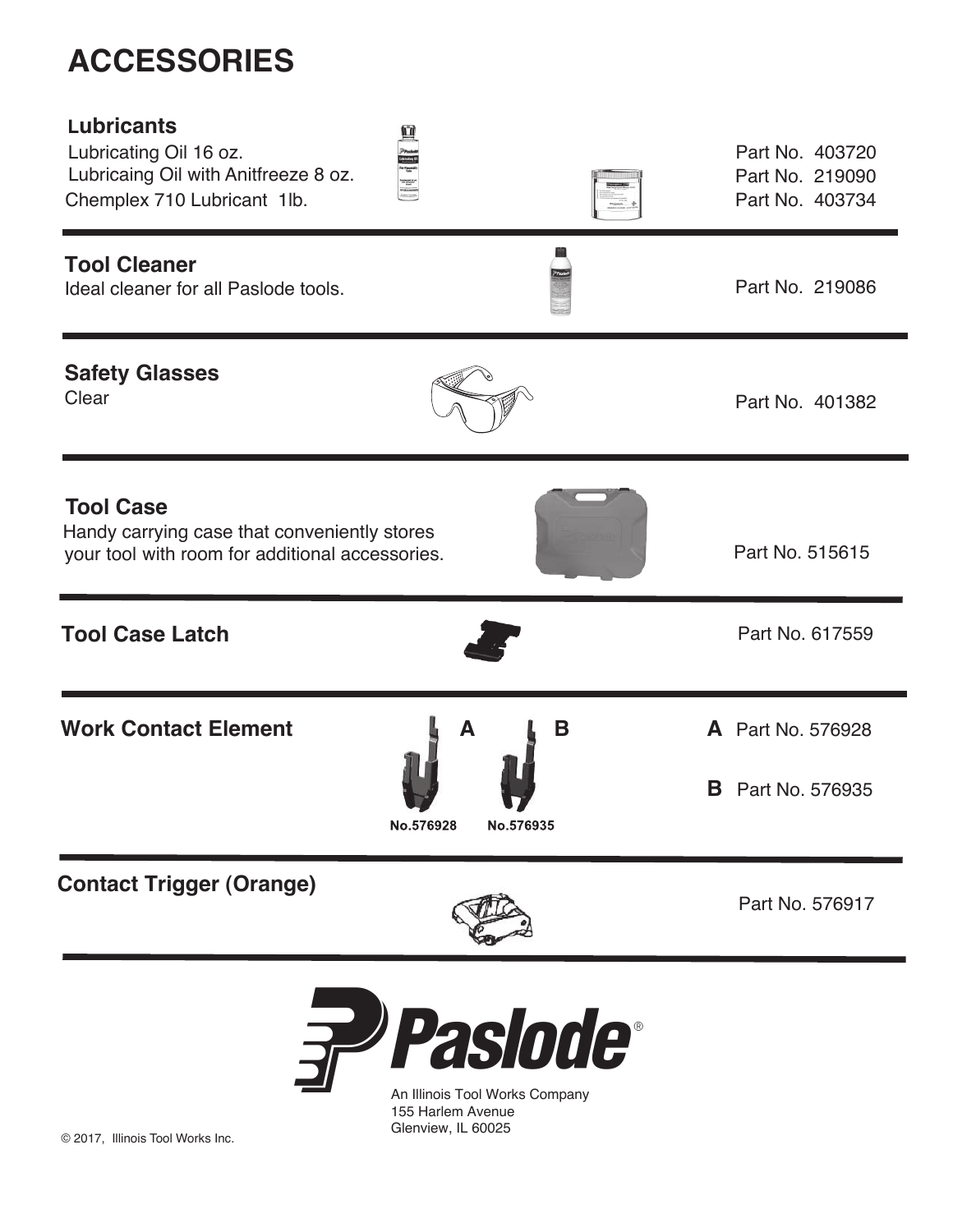# **RCCESORIOS**

| <b>Treas No. 576917</b>                                  | Contacto Trigger (anaranjado)                                                                                                                              |
|----------------------------------------------------------|------------------------------------------------------------------------------------------------------------------------------------------------------------|
| B Pieza No. 576935<br>8S60TG oN sseig A                  | <b>886978.0M</b><br>826978.oM<br>Elemento de Contacto de Trabajo<br>A<br>8                                                                                 |
| Pieza No. 617559                                         | Pestillo de Reemplazo<br><b>Maletín de Herramientas</b>                                                                                                    |
| Pieza No. 515615                                         | su herramienta con espacio para accesorios adicionales.<br>Práctico estuche que almacena convenientemente<br><b>Maleta de Transporte para Herramientas</b> |
| Pieza No. 401382                                         | <b>Claros</b><br>Lentes de Seguridad                                                                                                                       |
| <b>BASELS</b> ON BS919                                   | El limpiador ideal para todas las herramientas Paslode.<br><b>Desengrasador</b>                                                                            |
| Pieza No. 403734<br>Pieza No. 219090<br>Pieza No. 403720 | Lubricante Chemplex <sup>®</sup> 710 1lb.<br>三、同<br>Aceite Lubricante con Anticongelante 8 oz.<br>Aceite Lubricante 16 oz.<br><b>Lubricantes</b>           |



PRINTED IN U.S.A. © 2017, Illinois Tool Works, Inc.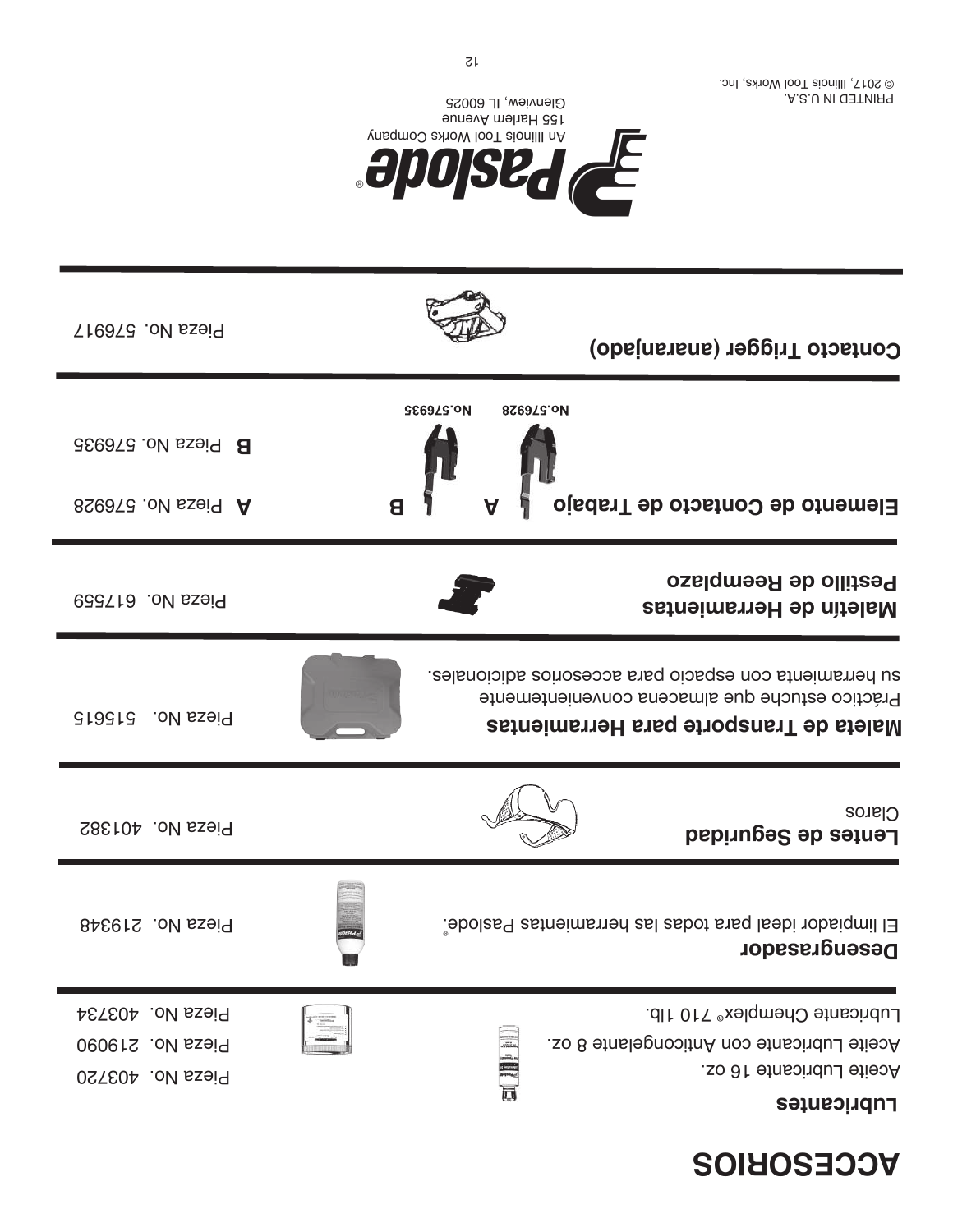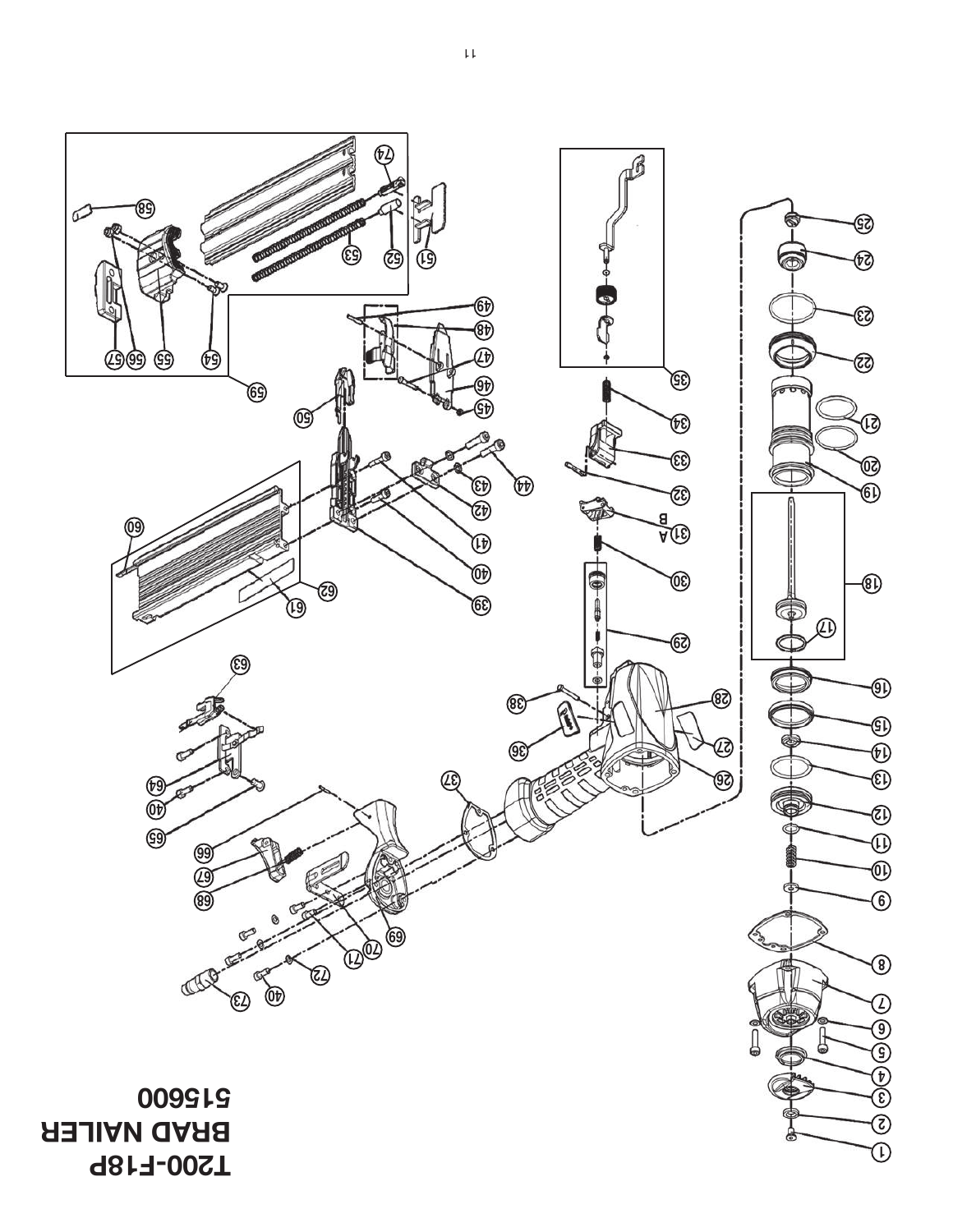## **515600 T200-F18P LISTA DE PIEZAS,**

I

| Label, Safety Warning       | L                        | 029919              | $9L$ **        | uid                                | L                        | 679Z19                         | 88                                       |
|-----------------------------|--------------------------|---------------------|----------------|------------------------------------|--------------------------|--------------------------------|------------------------------------------|
| Guide, Spring               | $\downarrow$             | 626929              | ÞΖ             | Gasket                             | L                        | 679719                         | Zε                                       |
| pul <sup>q</sup> <i>iiA</i> | $\mathsf{L}$             | 609Z19              | εZ             | Logo-2                             | ŀ                        | AAGT10                         | 98                                       |
| Washer                      | L                        | <b>455715</b>       | <b>ZZ</b>      | Safety Lever Unit                  | ŀ                        | <b>976970</b>                  | Sδ                                       |
| Screw                       | ŀ                        | 0 <b>+6929</b>      | ΙL             | pring                              | $\mathord{\text{\rm L}}$ | 61692S                         | Þε                                       |
| <b>Belt Hook</b>            | ŀ                        | 6869ZS              | 0Z             | Safety Bracket                     | L                        | <b>632719</b>                  | 33                                       |
| End Cap                     | ŀ                        | 886929              | 69             | ni <sup>q</sup> pninq2             | $\mathord{\text{\rm L}}$ | <b>SSST18</b>                  | 32                                       |
| <b>Buuds</b>                | ŀ                        | <b>S76877</b>       | 89             | Trigger, Sequential                | L                        | 81692S                         | Tε                                       |
| <b>LOCK</b>                 | L                        | SSS/19              | L9             | <b>Buuds</b>                       | L                        | 91692S                         | Oε                                       |
| uid                         | $\mathsf{L}$             | <b>LDSZ19</b>       | 99             | VidmeseA evlaV 19ggi1T             | L                        | <b>S16975</b>                  | 62                                       |
| Screw                       | L                        | 079719              | 99             | <b>BuisnoH</b>                     | L                        | 887719                         | 58                                       |
| poddng                      | $\downarrow$             | 9869ZS              | $+9$           | L-ogo-1                            | L                        | <b>GA2519</b>                  | 27                                       |
| Work Contact B              | $\mathord{\downarrow}$   | 576935              | E9             | pni <sub>H</sub> -O                | ŀ                        | 929719                         | $9Z*$                                    |
| Magazine Unit Sequential    | $\mathord{\text{\rm L}}$ | <b>426974</b>       | Z9             | Joint Guide                        | ŀ                        | 80SZ19                         | <b>SS</b>                                |
| Label, Trigger Sequential   | $\mathord{\downarrow}$   | <b>186975</b>       | L9             | Bumper                             | $\mathsf{L}$             | 909Z19                         | ÞΖ                                       |
| lisA                        | L                        | 96t/19              | 09             | pni <sub>H</sub> -O                | $\mathsf{L}$             | SS2719                         | 53                                       |
| Movable Magazine Unit       | $\downarrow$             | 0869ZS              | 69             | Collar                             | L                        | E09Z19                         | *22                                      |
| Cover                       | L                        | S17512              | 89             | pni <sub>H</sub> -O                | L                        | <b>617525</b>                  | ts*                                      |
| Cover                       | L                        | 999 <i>L</i> 19     | ΣS             | pni <sub>R</sub> -O                | t                        | <b>429719</b>                  | <b>07*</b>                               |
| <b>IUV</b>                  | S                        | 929719              | 99             | Cylinder Sleeve                    | Ļ                        | <b>GOGZ19</b>                  | 61                                       |
| <b>Rear Plate</b>           | ŀ                        | LISZ19              | <b>GG</b>      | <b>VidmessA</b> notai <sup>q</sup> | $\mathsf{L}$             | <b>716945</b>                  | $8L*$                                    |
| Screw                       | S                        | 865719              | ΨŠ             | pni <sub>H</sub> -O                | L                        | <b>625719</b>                  | $L\mathsf{L}$                            |
| <b>Buuds</b>                | S                        | <b>Z969ZS</b>       | εs             | Cylinder Seal                      | $\mathsf{L}$             | <b>LSS/19</b>                  | $9L_{*}$                                 |
| Guide, Spring               | $\mathord{\text{\rm L}}$ | 029716              | 52             | <b>Restrict Washer</b>             | $\mathsf{L}$             | S25719                         | $\mathsf{GL}$                            |
| Pusher                      | ŀ                        | <b>676929</b>       | ΙS             | Piston Stop                        | L                        | <b>706718</b>                  | ヤト                                       |
| <b>A formoon A</b>          | L                        | <b>826929</b>       | 0S             | p-Ring                             | $\mathord{\text{\rm L}}$ | <b>517527</b>                  | $\epsilon$                               |
| uld                         | ŀ                        | <b>576977</b>       | 67             | <b>Halve</b>                       | $\mathsf{L}$             | 015219                         | $ZL_{*}$                                 |
| Lock Lever Unit             | ŀ                        | 976976              | 8 <sub>b</sub> | p-Ring                             | L                        | <b>JSS718</b>                  | $l_{\star}$                              |
| NId                         |                          | 055719              | LÞ             | pring                              | $\mathsf{L}$             | 61SZ19                         | $0*$                                     |
|                             | ŀ                        |                     |                | Seal                               | L                        | 849219                         | $6*$                                     |
| Front Plate                 | L                        | <b>976975</b>       | 9 <sub>b</sub> | Gasket, Cap<br>Cap                 | $\mathsf{L}$             | 099Z19                         | $\, 8$                                   |
| Washer                      | $\downarrow$             | <b>LAGL19</b>       | <b>SÞ</b>      |                                    | $\mathsf{L}$             | 687Z19                         | L                                        |
| Screw                       | $\varsigma$              | <b>576924</b>       | $b\bar{b}$     | Washer                             | Þ<br>$\overline{v}$      | <b>GEGL19</b><br><b>EESL19</b> | $\boldsymbol{9}$                         |
| Spring Washer               | S                        | 9969 <i>L</i> S     | $E\mathcal{V}$ | Screw<br>pring                     | $\mathsf{L}$             | £16973                         | $\mathsf S$<br>$\ensuremath{\mathit{t}}$ |
| <b>Plate</b>                | $\mathsf{L}$             | 576973              | 42             |                                    | $\mathsf{L}$             |                                |                                          |
| Screw                       | L                        | 576972              | ŀÞ             | <b>Air Deflector</b><br>Buiysng    | L                        | <b>409716</b><br>859719        | $\boldsymbol{\epsilon}$<br>$\varsigma$   |
| Screw                       | Þ                        | E <sub>r</sub> gTra | 0 <sub>b</sub> | Screw                              | $\mathsf{L}$             | 629Z19                         | $\mathsf{L}$                             |
| Driver Guide                | $\mathsf{L}$             | 576921              | 68             |                                    |                          |                                |                                          |

- \* Indica piezas de desgaste normal.
- Asegure que la Etiqueta de Advertencia (515620) este bien pegada. Reemplaze si es necesario. \*\*

#### **A** ADVERTENCIA

Todas las piezas deben ser inspeccionadas periódicamente y ser reemplazadas si estan gastadas o rotas. Falta de hacer esto puede afectar el funcionamiento de la herramienta y presentar un riesgo de seguridad.

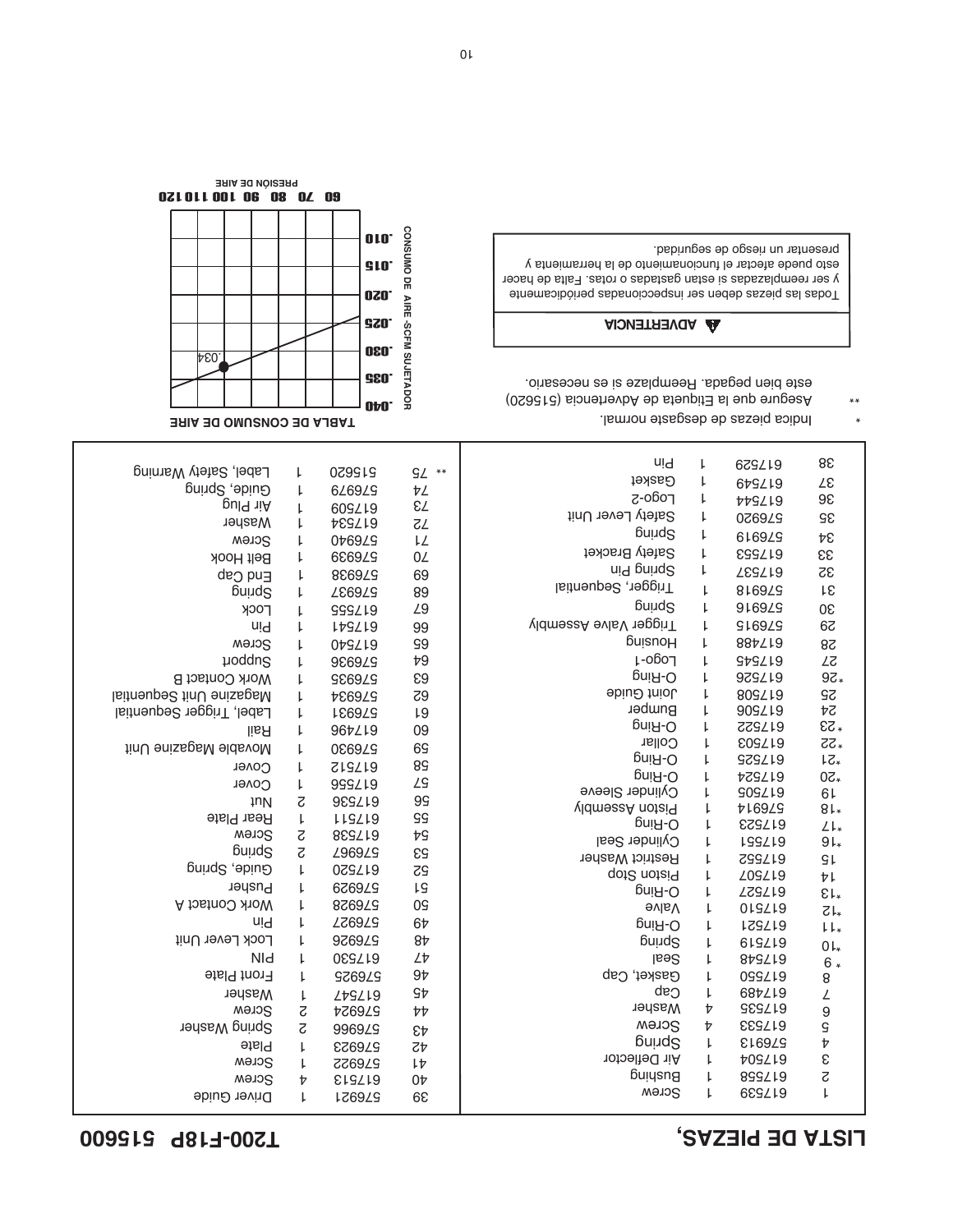## *<u><b>OTABLA DE MANTENIMIENTO</u>*</u>

## **MANTENIMIENTO**

| <b>COMO</b>                                                                          | <b>POR QUE</b>                                                                                      | <b>GAGIVITOA</b>                                                        |
|--------------------------------------------------------------------------------------|-----------------------------------------------------------------------------------------------------|-------------------------------------------------------------------------|
| Llene con lubricante neumático                                                       | Para mantener lubricada la                                                                          | Mantenga lleno el lubricador.                                           |
| $\cdot$ (lm $P(\uparrow)$ 027804 °N                                                  | herramienta.                                                                                        |                                                                         |
| .oinsib a sollinnot aol esiveR                                                       | de la herramienta.<br>asegurar el buen funcionamiento<br>Para evitar pérdidas de aire y             | la herramienta estén apretados.<br>9b sollinnot and sobot sup suplitine |
| Límpielo con aire a diario.                                                          | de la herramienta.<br>operador y el buen funcionamiento<br>Para promover la seguridad del           | funciona correctamente.<br>Revise si el elemento de contacto            |
| Límpielos con aire a diario.                                                         | sujetadores.<br>Par prevenir que se obstruyan los                                                   | del cargador y del alimentador.<br>Bomsings limpios los mecanismos      |
| N° 403734.<br>Use grasa lubricante Chemplex <sup>®</sup>                             | adecuado.<br>berramienta y su funcionamiento<br>Para prolongar la vida de la                        | hayan reemplazado.<br>Lubrique los anillos-o que se                     |
| repuesto que necesite.<br>Paslode cualquier pieza de<br>Solicite al representante de | mantener vigente la garantía de<br>funcionando eficientemente y<br>Para que la herramienta continúe | <sup>®</sup> eboles <sup>®</sup><br>Use solamente piezas de repuesto    |

# **A** PRECAUCIÓN A

### **Desconecte la herramienta al hacer cualquier reparación o eliminar cualquier obstrucción.**

# **DELECCION A COBBECCION DE FALLAS**

Paslode.

| <b>PROBLEMA</b>                                                                               | <b>NOIONTOS</b>                                                                                                                                                                                                                                                     |
|-----------------------------------------------------------------------------------------------|---------------------------------------------------------------------------------------------------------------------------------------------------------------------------------------------------------------------------------------------------------------------|
| madera.<br>Los sujetadores no penetran completamente en la                                    | (Iongitud de retracción).<br>Ajuste la profundidad de ajuste del accionamiento                                                                                                                                                                                      |
|                                                                                               | Aumente la presión de aire (no debe exceder 120 psi).                                                                                                                                                                                                               |
| Los sujetadores penetran demasiado en la madera.                                              | Reduzca la presión de aire.<br>(alargar la longitud).<br>otneimsnoiosa leb etzuja leb babibnutonq sl etzujA                                                                                                                                                         |
| ramienta.<br>Los sujetadores se acumulan en la punta de la her                                | segura.<br>sujetador atascado, Y cierre el seguro de forma<br>Abra el pestillo de la guía delantera, suelte el                                                                                                                                                      |
| vez en cnsupo no impulsa sujetadores.<br>La herramienta "salta" mientras está funcionando; de | Use solamente sujetadores que reúnan las especifica-<br>verifique que se usen los sujetadores apropiados.<br>Límpielo para quitar cualquier suciedad.<br>. El transportador debe deslizarse sin dificultad.<br>Compruebe si el cargador tiene los sujetadores apro- |
|                                                                                               | <sup>®</sup> ebolas <sub>d</sub> eb zenoio                                                                                                                                                                                                                          |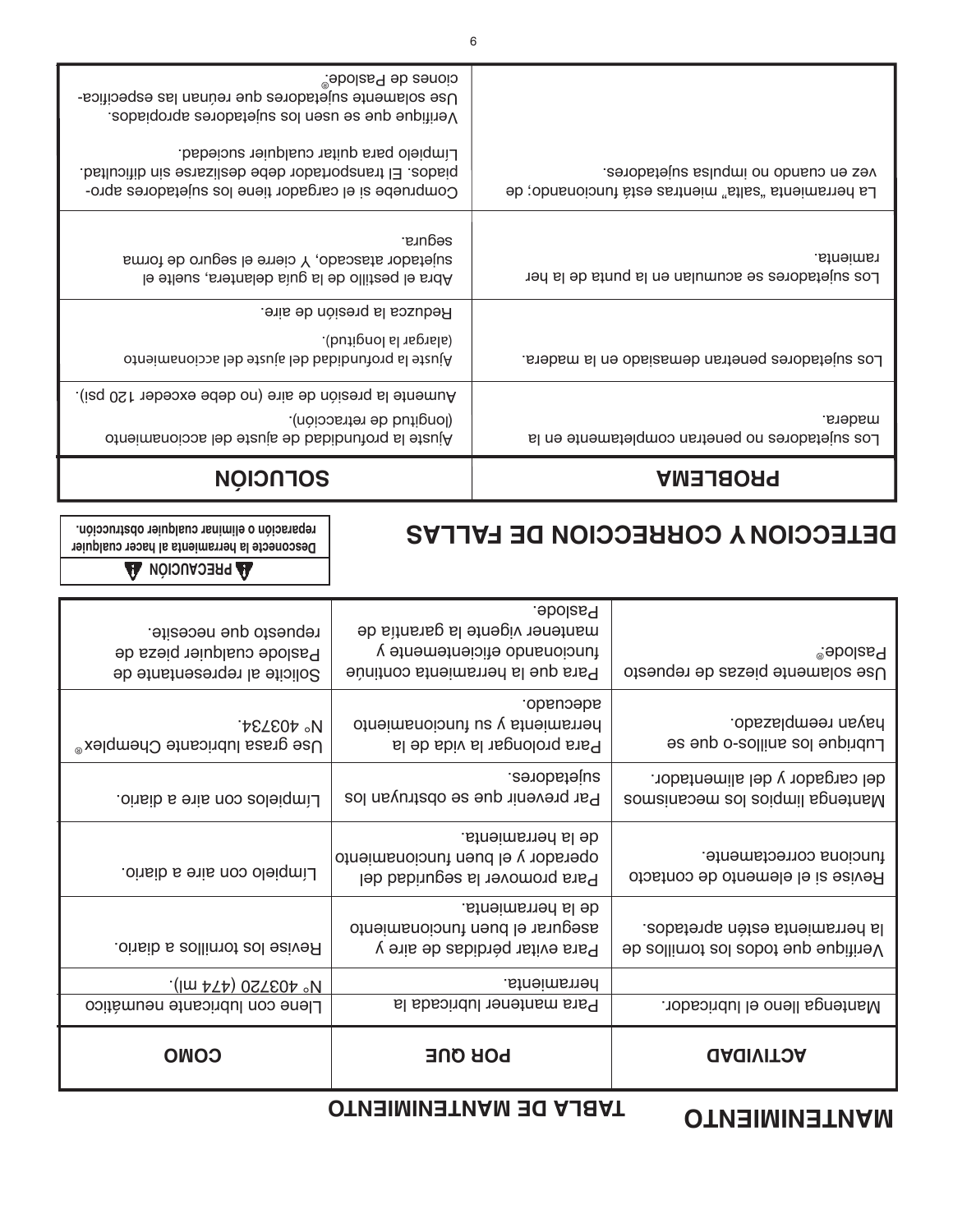# **Operación Continuada:**

## *Limpiar un Atasco*

Desconecte la herramienta de su fuente de aire.



Quite todos los sujetadores.



Deseudaucuar la



guía delantera y levante abierto



Retire el sujetador atascado y cierre y bloquee la guía delantera.



Vuelva a conectar el aire.

> Recargar sujetadores, cerrar y bloquear

la revista.

# *Cambiar el elemento de contacto de trabajo.*

Desconecte la herramienta de su fuente de aire.



















*Gancho de cinturón reversible*



*Escape sin herramientas de Ajustable*

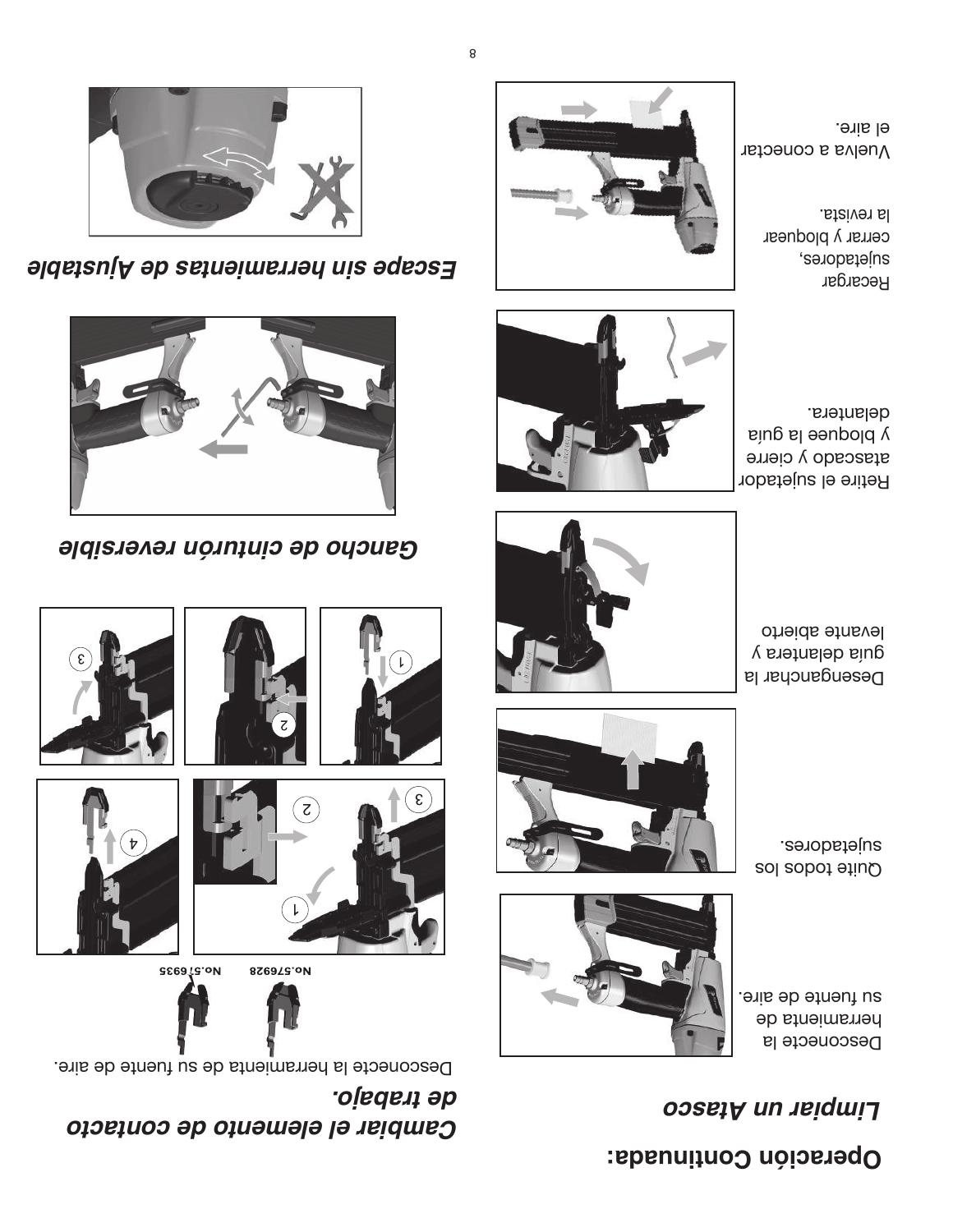# **OT MANTENIMIEN**

El mantenimiento de cualquier herramienta Paslode<sup>®</sup>es nói simple. Su funcionamiento sin proplemas y la prolongación de la vida de la herramienta se logran siguiendo un sencillo procedimiento. Las personas encargadas de usar y mantener la herramienta deben leer las instrucciones de seguridad y mantenemiento. Estudie los logicalmes antes de hacer cualquier reparación.

- Las herramientas neumáticas deben revisarse periódica - mente, y se deben cambiar las piezas gastadas o dete rioradas para que la herramienta siga funcionando con eficiencia y sin peligro. Además, se debe revisar la tabla de mantenimient frecuentemente.

#### **Cuando Hace Mucho Frio**

Cuando la temperatura es inferior a la de congelamiento, las herramientas deben mantenerse a la temperatura ambiente por el método más seguro y conveniente. De lo contrario, aconsejamos seguir el siguiente procedimiento para calentar las piezas de la herramienta.

- $\Box$  Disminuya la presión regulada del aire a 30 psi.
- $\Box$  Quite todos los sujetadores de la herramienta.
- Conecte una línea de aire y dispare la herramienta ■
- sin clavos. La presión reducida del aire será suficiente para lograrlo. El funionamiento a poca velocidad tiene la tendencia de calentar las partes movibles. Disminuyendo la velocidad del pistón le da cierta elasticidad al amortiguador y los anillos-o.

## **A** PRECAUCIÓN **A**

## **os a val c Nunca dispare la herramienta sin**

## **alta presión.**

- Una vez que la herramienta se haya calentado, ajuste nuevamente el regulador a la presión apropiada para trabajar y cargue de nuevo la herramienta.
- $\Box$  Los operadores que trabajen al aire libre o en áreas sin calefacción con temperaturas extremadamente frías también tienen que usar en el lubricador el aceite neumático con anticongelante N° 219090  $(208)$
- $\Box$  Una vez por semana, según el uso que le dé a su herramienta, desármela y lávela con el solvente N° 219348, para eliminar cualquier suciedad y asegurar que la herramienta siga funcionando bien.

# **URECAUCIÓN AA**

### **hinca use dnescuo ujunca use drama le par limpiar la herramienta. b inflama**

Al usar solventes para limpiar herramientas neumáticas se destruye la delgada capa de grasa lubricante, que se aplica en la fábrica, de la pared del cilindro y de los anillos-o. Use grasa Chemplex<sup>®</sup> N° 403734 para reemplazar la capa de grasa lubricante.

 $\Box$  Abra, por lo menos diariamente, el drenaje del tanque del compresor del aire para eliminar cualquier humedad, cuando haga mucho frío o el grado de humedad sea muy alto. Poniendo una pequeña cantidad de descongelante en el tanque evitará que la humedad se congele.

## **Probar la Herramienta Después de Darle**

## **vicio r Se**

Después de reemplazar una o más piezas, es importante comprobar si la herramienta funciona como es debido. Esto asegura que todas las piezas estén puestas correctamente, que la herramienta esté segura y que funcione correctamente.

- 
- $\Box$  Verifique que ninguna pieza esté floja. Compruebe que el elemento de contacto haya sido ■
- correctamente instalado en relación con el gatillo y que ambas piezas se muevan libremente.
- Verifique que el cargador esté colocado correctamente.
- Verifique que la información sobre seguridad, que ■
- está en la herramienta, sea legible. Use solamente sujetadores aprobados por Paslode ■ ®y compruebe que sean los apropiados para su
- aplicación. Verifique que se haya conectado firmemente un ■
- adaptador macho a la herramienta. Pruebe la herramienta impulsando sujetadores en ■
- unmaterial de trabajo idéntico al de la aplicación.  $\Box$  Verifique que no haya pérdidas de aire en la her-
- ramienta durante las pruebas y revise la secuencia apropiada de funcionamiento.
- $\Box$  Asegure and to poperties sof support on pulsage subsetions a la misma profundidad y que la cabeza del sujtador esté al ras con el material de trabajo.

## **Lubricación de la Herramienta**

Es muy importante lubricar la herramienta correctamente, manteniendo lleno el lubricador de la línea de aire y correctamente regulado. Sin la lubricación apropiada, la herramienta no funcionará como es debido y sus piezas

se gastarán prematuramente. Use el lubricante apropiado en el lubricador de la línea de aire. El lubricador debe ser para corriente de aire baja o variable, y tiene que estar lleno hasta el nivel apropiado por Paslode® porque otros lubricantes podrian dañar el caucho de los anillos-o y otras piezas de caucho. El lubricante N° 403720 (474 ml) es un aceite lubricante especialmente diseñado para aplicaciones neumáticas. Si no se instala un filtro/regulador/lubricador en el sistema neumático, las herramientas neumáticas deben ser lubricadas, por lo menos, diariamente, poniendo entre 6

y 20 gotas de aceite, según sea el tipo de trabajo que se realice, directamente a través del adaptador macho. Usando la siguiente tabla de mantenimiento es posible - resolver rápidamente y fácilmente la mayoría de los pe queños problemas. Si un determinado problema persiste, comuniquese con el representante de Paslode. ®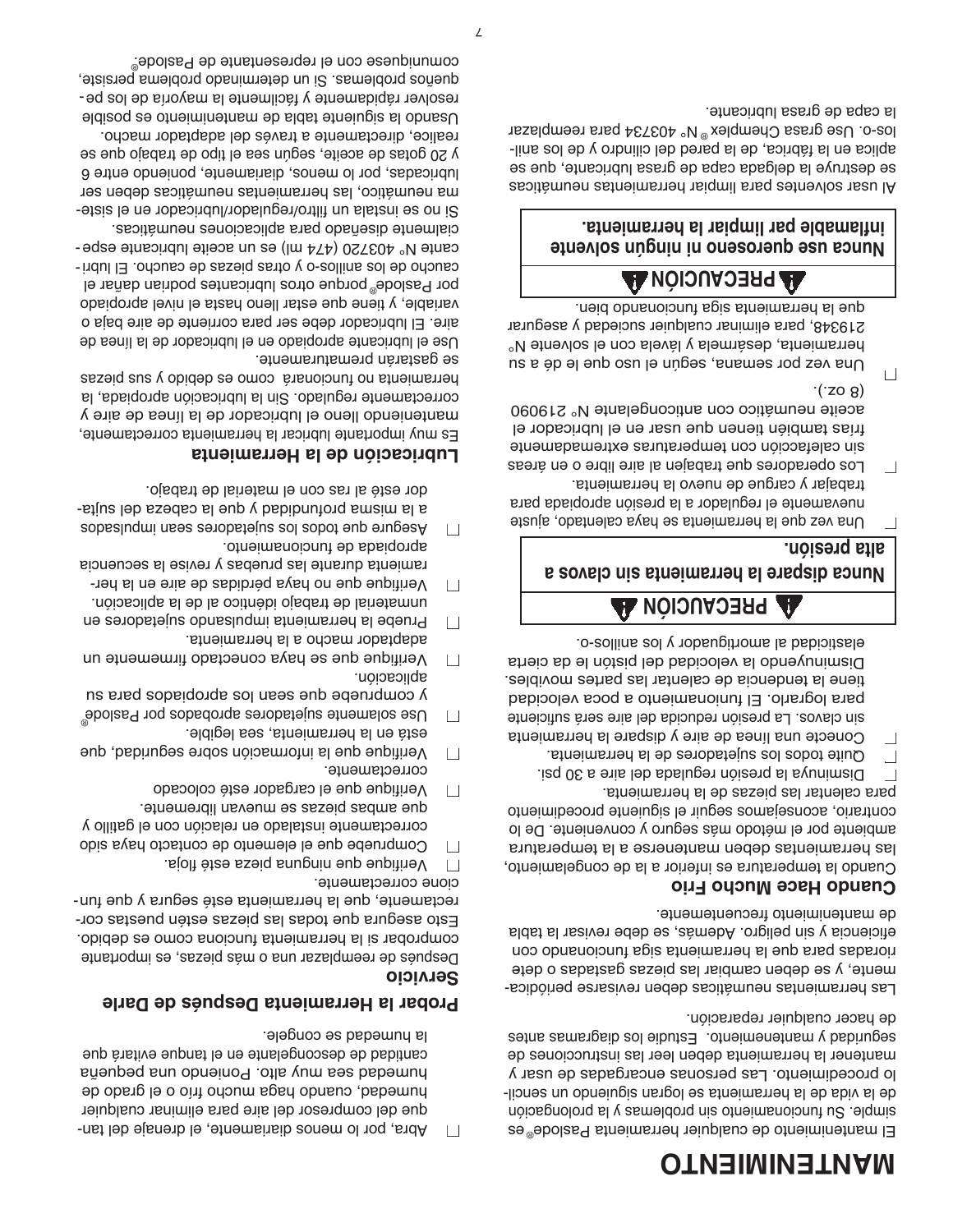# *Impulsos sucesivos (de rebote)*

(Gatillo de color Naranja)

- $\Box$  Tome la herramienta firmemente por el mango.
- $\Box$  Apriete el gatillo y mueva la

herramienta a lo largo del material de trabajo con un movimiento de rebote, oprimiendo el elemento de contacto en los lugares donde quiera colocar un sujetador.

Manteniendo apretado el gatillo, ■ continúe haciendo rebotar el elemento de contacto contra el material de trabajo, colocando cuidadosamente la herramienta.  $\Box$  Una vez que haya colocado tobos los sujetadores necesarios, deje de oprimir el gatillo paraevitar que salgan más.



ninguna otra cosa que no sea la mano. No sujete ni sostenga el gatillo con

## *Colocación precisa*

 $\Box$  Tome firmamente la herramienta por el mango y sosténgala de modo que el pase del elemento de contacto quede bien apoyada en el material de trabajo.

- $\Box$  Apriete el gatillo para disparar el sujetador.
- $\Box$  Separe la herramienta del material de
- trabajo.  $\Box$  Repita el mismo procedimiento con el
- próximo sujetador.

## *Ajustar la profundidad de clavado*



# **FUNCIONAMIENTO DE LA** *uación) n (conti* **A T HERRAMIEN**

## *La conducción de clavos*

(Gatillo de Color Gris)

## **Funcionamiento en secuencia**

El juego de funcionamiento en secuencia evita los impulsos sucesivos o "de rebote".

Oprima el elemento de contacto y ■ manténgalo apoyado contra el material de trabajo antes de apreter el gatillo.

 $\Box$  Después de haber impulsado cada sujetador, suelte completamente el gatillo y levante la herramienta del material de trabajo.

## *CAMBIANDO EL DISPARADOR*

1. Desconecte la herramienta de la fuente de aire.

- 2. Retirar el anillo de retención
- 3. Retire el pasador del gatillo (B)
- 4.Retire el conjunto de gatillo secuencial (C) (Gris, Parte # 576918) y resorte.
- 5. Instalar Contacto gatillo (D),naranja, parte #576917)con resorte y alinee el orificio y vuelva a insertar el pasador de paso del gatillo.
- 6. Vuelva a instalar el anillo de retención de caucho y compruebe su correcto funcionamiento.

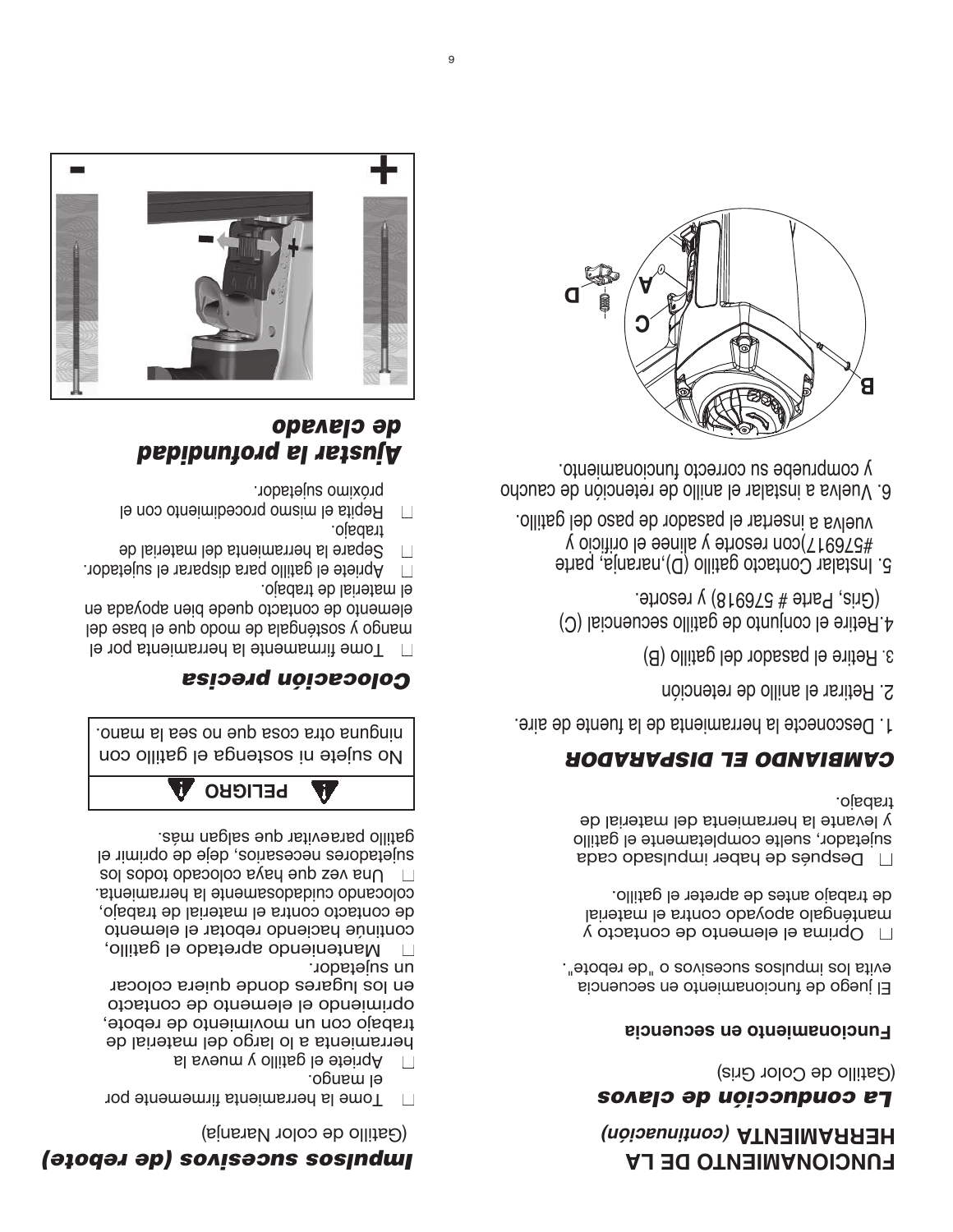# **INSTRUCCIONES DE CARGA**

Paso No. 1 - Desconecte la herramienta de sufuente de aire. Sujete manemente la clavadora de acabado con una mano y presione el botón de liberación del cargador naranja en la parte posterior de la manija y deslice la cubierta del cargador hacia usted.



Paso No. 2 - Inserte la tira de clavos de calibre 18 con el punto de los sujetadores hacia abajo y coloque el punto del sujetador en la parte inferior del canal del cargador. Colocar sujetadores en la parte superior de la revista causará atascos.





Paso No. 3 - Empuje el cargador firmemente hacia la parte delantera de la herramienta hasta que encaje en su lugar. Conecte el suministro de aire. La herramienta está lista para usar.



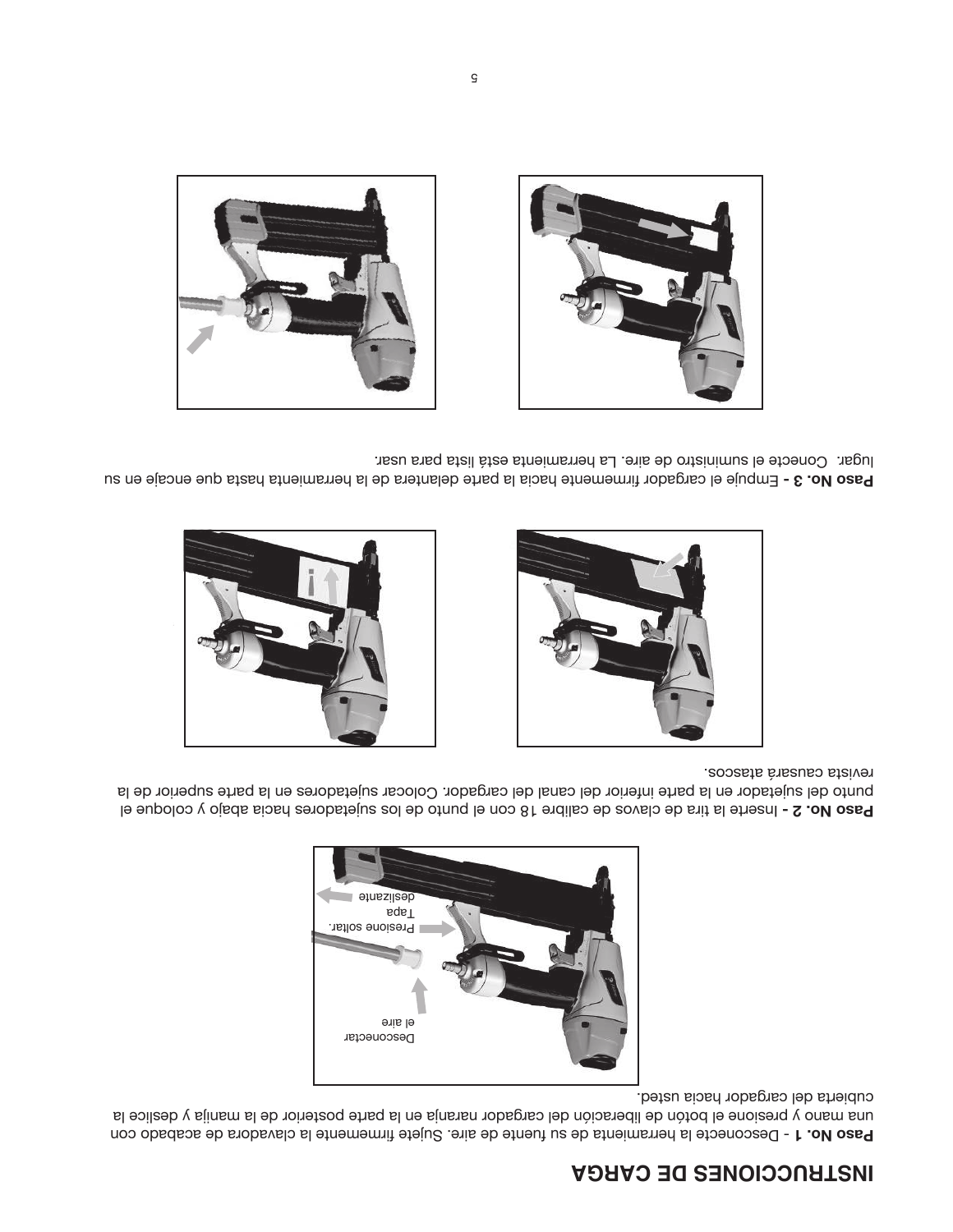# **ADAPPIDES DE SEGURIDAD**

## **LA SEGURIDAD ESTA PRIMERO**

Estas instrucciones proporcionan la información necesatia para **ON** abolas Pastneims med al ebongiled nia otneims noint le **- a léido y en ya trate de usar su herramienta hasta que no h - tendido todas las precauciones de seguridad y las instruc ual. n ciones de este ma**



uso.

#### **BOLLE YOUS OPPORT OF ORPOS**

Use siempre el equipo adecuado para protegerse los ojos y los oídos que sea conforme con ANZI Z87, meintras usa una herramienta o trabaja cerca de una herramienta en uso. Como empleador usted es responsable de imponer el usp del la porteccion de ojo. Lleve sombreros duros en los ambientes que requieren su

#### **USE SU HERRAMIENTE ATABLE PARA EL PROPOSITO CON QUE FUE DISENADA**

No arroje la herramienta al suelo; no golpee el armazón ni la use como un martillo.

**HERRY DISE LA HERRAMIENTA A JUGUETEAR** Esta herramienta no es un juguete; por lo tanto no la trate como tal. Nunca juguetee con ella, ni se apunte a usted mismo ni a otra persona, aun cuando crea que no está cargada.

#### **MUNCA ASUMAQUE LA HERRAMIENTA ESTA VACIA**

Verfique que ho haya sujetadores en elcargador. Aun cuando crea que está vacía o desconectada, nunca se apunte ni apunte a otra persona con la herramienta, porque podría dispararse un sujetador que no esté a la vista.

#### **TILLE EL GATILLO EN LA POSICION DE OT CIERRE O DE FUNCIONAMIEN**

Nunca se debe manipular indebidamente o dejar inoperante el gatillo, o sujetarlo en la posición de cierre o defuncionamiento, porque se podría disparar un sujetador al oprimirse el elemento

de contacto.

#### **MO CARGUE SUJETADORES CUANDO LA LINEA DE AIRE COMPRIMIDO ESTE CONECTADA, O CUANDO EL GATILLO O EL ELEMENTO DE CONTACTO ESTE . O OPRIMID**

Antes de cargar sujetadores en la herramienta, verifique que la línea de aire comprimido esté desconectada y que ni el gatillo ni

el elemento de contacto estén oprimidos.

#### **USE LA HERRAMIENTE SOBRE UN B ANDREBUTE BY THE PRIMI**

La herramienta debe funcionar sólo cuando esté en contacto con el material de trabajo. Debe tener mucho cuidado cuando el material sea delagado o trabaje cerca de las aristas del mismo, porque los sujetadores podrían atravesar o salirse del material.

#### **UO DEJE INOPERANTE NI QUITE EL ELEMENTO DE OTOATNOO**

Esta herramienta está equipada con un mecanismo de seguri-- dad, llamado elemento de contacto, para prevenir cualquier disp aro accidental. Nunca manipule indebidamente, deje inoperante, ni quite el elemento de contacto. No use la herramienta a menos que dicho elemento funcione correctamente, porque podría

producirse un disparo imprevisto.



La falta de observación de cualquiera de estas instrucciones puede ser causa de graves lesiones personales, tanto al operador de la herramienta comoa quienes estén cerca de

. ella o de daños materiales o a la herramienta

Comuníquese con el representante de Paslode sobre la presentación de Programa de Alerta sobre Seguridad.



# **A MI AX M ACI TAMU NE NOI S PRE AL ADE EXC ON RECOMENDADA**

comprimido.

La herramienta debe funcionar sólo con la presion neumática recomendada. No exceda la presion neumática maixima marcada en la herramienta. Verifique por lo menos dos veces al día que el calibre de la presíon neumática funcione correctamente.

**DESCONECTE LA HERRAMIENTA CUANDO NO** 

Siempre tome la herramienta sólo por el mango. Nunca la tome por la manguera o con el gatillo oprimido, porque se podría disparar un sujetador y herirlo o herir a otra persona. **ATERE EL ARMAZON DE LA HERRAMIENTA** El armazón de la herramienta es un recipiente a presión y nunca se debe grabar en su superficie el nombre de su compañia, el

**DESCONECTE LA HERRAMIENTA PARA HACER REPRENDICES** O ELIMINAR OBSTRUCCIONES Nunca trate de eliminar obstrucciones o reparar una herraobimonquoo enis eb senil al eb obstoenoozeb shedad nis stneim

**OPIADOS R AP ADORES T AP DA LOS SIEMPRE USE**

Se debe conectar a la herramienta solamente conectores - enq alta de aire le eup nitim due para para presion ablga tan outo como se qesconecte la linea de aire

repiqà noixenoseb eb 2ARBMEH sesalne eupolos AOUUN l a noí ser p atl <sup>a</sup> <sup>a</sup> eri al <sup>e</sup> n apa rt <sup>a</sup> euqr op , at nei marr he al ne desconectar la línea de aire comprimido, dejándola cargada y

lista para disparar por lo menos un sujetador.

del área de trabajo, ni ningún otro detalle.

y quitado todos los sujetadores.

**ATNEIMARREH US ARAS** 

Siempre desconecte la herramienta de la línea de aire combrimido cuando no la esté usando o al dejar su lugar de trabajo. Nunca la descuide, porque cualquier persona que no esté familiarizada con ella podría lastimarse o lastimar otros. *A SOLAMER POR EL TA BOLAMENTE POR EL* 

**LA ESTE USANDO**

**MANGO**

Nuna use aire o gases envasado, como el oxígeno, para hacer funcionar la herramienta porque podrían hacer que explotara. No haga funcionar en atmósferas explosivas.

## **HEBECCIONE LA HERRAMIENTA PARA LA OPERA-**

**AGAIRORRA MOIO** Limpie diariamente la herramienta y lubriquela como se recomienda. Nunca trate de hacer funcionar una herramienta

sucia o defectuosa.

#### **- OC RE S ADORE TEJ US YS EZA I P E SOLAMENT E US ADOS POR PASLODE**

V sobsñadis y subetadores específicamente diseñados y recomendados por Paslode para usar con esa herramienta y para la rea periores no piezas o personale da para y se es international alguna para forma la forma de se especiente se o sobezitotus pueden crear situaciones peligrosas. Vuelva a colocar todas las etiquetas de precaucíon que flaten. Consulte el diagrama de la herramienta sobre el número de cada parte y su ubligación correcta.

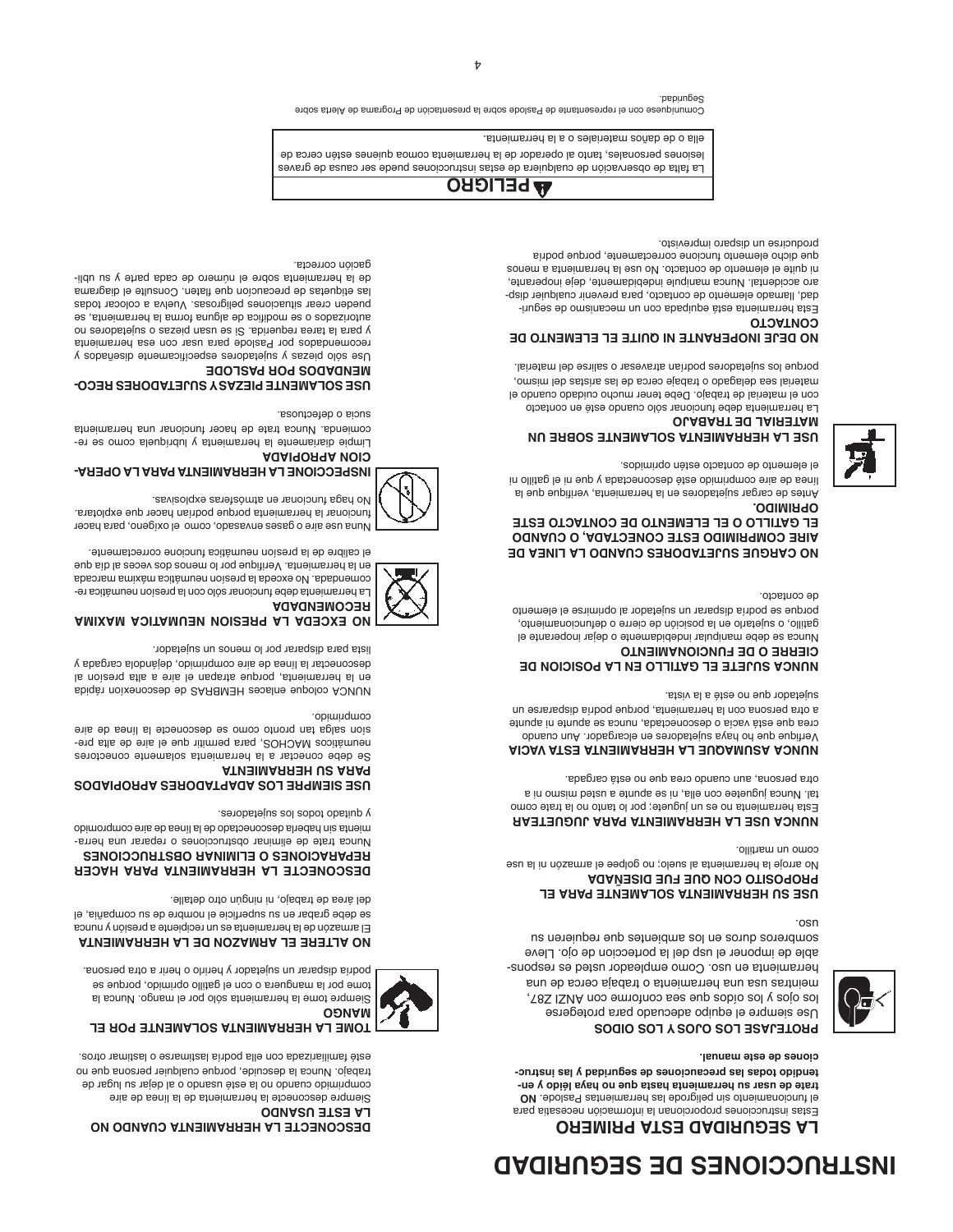## **ESPECIFICACIONES DE LA HERRAMIENTA Y LOS SUJETADORES**

## **ESPECIFICACIONES DE LA HERRAMIENTA**

| <b>PRESIÓN de OPERACIÓN</b> | $(\text{red } \epsilon \text{.8} \text{ is real } \Omega)$ i.e.q 0St stand 0T |
|-----------------------------|-------------------------------------------------------------------------------|
| <b>DE20</b>                 | $2.9$ lbs.                                                                    |
| <b>LONGITUD</b>             | "40.01"                                                                       |
| <b>OHONA</b>                | <b>2.56"</b>                                                                  |
| <b>ARUTJA</b>               | 10.63"                                                                        |
| <b>NO. de MODELO</b>        | T2OO-F18P (Pieza# 515600)                                                     |

## **ESPECIFICACIONES de los SUJETADORES**

| <b>DIAMETRO DEL TALLO</b> | 18 gauge                   |
|---------------------------|----------------------------|
| <b>LONGITUD DEL CLAVO</b> | $P\$ <sub>u</sub> fo $S_n$ |

## **ACOPLAMIENTO DE AIRE:**

Esta herramienta utiliza un tapón macho de 1/4" N.P.T. El acoplamiento debe ser capaz de descargar la presión de aire en la herramienta cuando sea desconectada del suministro de aire.

## **CION de PRESIÓN de AIRE: A OPER**

70 hasta120 p.s.i. Seleccione una presión de aire dentro de esta gama para obtener el mejor rendimiento. **MO EXCEDY LA PRESIÓN DE AIRE RECOMENDADA.**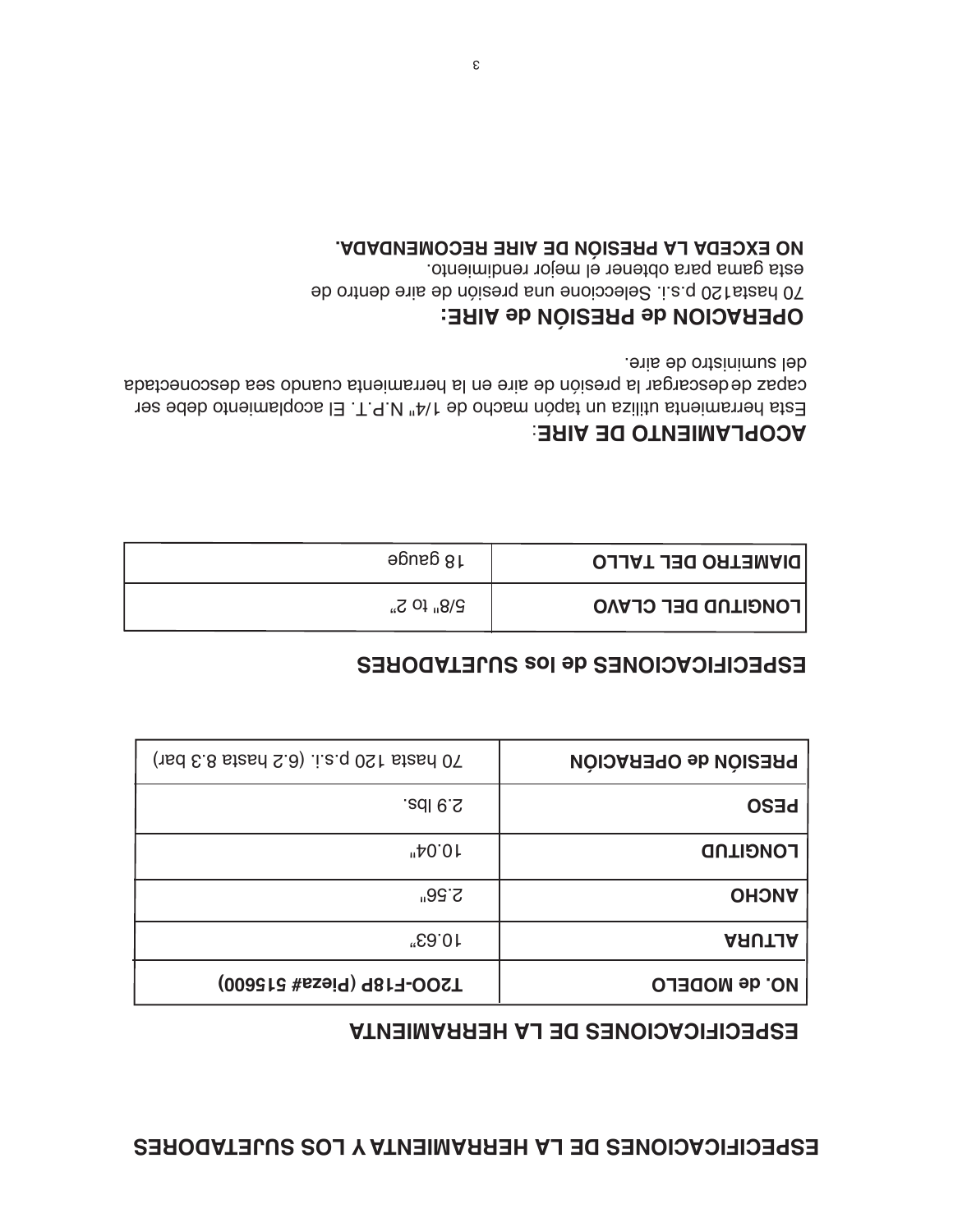# **INTRODUCCIÓN**

La herramienta Paslode® 1200-F18P es una herramienta de calidad, disenada para uso en aplicaciones residenciales. Esta herramienta le provera confiabilidad y eficiencia cuando sea usada acorde con las regias del fabricante. Lea cuidadosamente este manual y las instrucciones de seguridad para comprender como usar le herramienta correctamente.

# **CONTENIDO**

| $71$ |                                                      |
|------|------------------------------------------------------|
|      |                                                      |
|      |                                                      |
|      |                                                      |
|      | ESPECIFICACIONES DE LA HERRAMIENTA Y SUS SUJETADORES |

#### **AÍ TERMINOS DE LA GARANT**

#### DECLARACIÓN DE LA GARANTÍA

**- Esta garantía esta limitada a las herramientas vendi ara obtener P. visadas en los Estados Unidos e das y r vicio de garantía en los r ormación sobre el se f s in** á **m vicio r os de Se r véa la lista de Cent , Estados Unidos cionada con su herramienta. r opo r que fue p**

Paslode® asume únicamente la responsabilidad de reponer cualquier pieza o accesorio que se compruebe como defectuoso dentro del período especificado. de entregado repuesto, de accesorio de repuesto, entregado de<br>conformidad con esta garantía, gozará de la garantía por<br>conformidad con esta garantía, gozará de la garantía por al accesorio originales. Esta garantía no cubre las piezas dne uecezitan ser repuestas como consecuencia en p desgaste normal.

sesu upica <sub>b</sub>apole, o dne eu obinión de las especificaciones, el tamaño o la calidad de Paslode, Se cancelará esta garantía a cualquier herramienta que paya sido usada incorrectamente, dañada accidental o are ioporalmente con angerente ou o intencional o a la o ofneiminento le haya dado el mantenimiento o el uso au enp sezeiq nos ebeneder obis even enp o copensepe s'ienam eb asba'iader o asbaoi'ilbom obi<mark>e</mark><br>aper al eb otneimanoionut la sinattroo p Paslode hayan<br>Paslode hayan mienta.

- XE AITINARAD ANUQUIIN ADROTO ON EQUIQUE - COMER LA A RESPECTO CON IMPLÍCITA O PLÍCITA DE O PREVISTO, USO AL ADAPTACIÓN O CIALIZACIÓN CUALQUIER OTRA NATURALEZA, CON EXCEPCION DE LO DECLARADO ANTERIORMENTE, y la responsabilidad ASUME MATH OND SE INDICA Y SE ASUME MAS n estimate a serius as te ul serge da partida estimate da la proporta de la proporció el sino de la proporcio<br>La le productional y oeu le nos esbanoisalen nètee o a l ed ot nei manoi conunt y osul e né statementa de la pertinen las estipulen las estipulen lo según excepto según lo estipulen las estipulen los estimentas estimenta, NINGÚN EN RESPONSABLE SERÁ NUNCÚN EN RESPONSABLE SERÁ O OTCHERING INDIVIDUATION INDIRECTO O COMSECUENTE INCLUYENDO, PERO SIN LIMITARSE, E DODAN COMANICIPADAS, EL DETERTE EL ANTICIPADAS, EL DETERTE BIORO DE MATERIALES, AUMENTOS EN EL COSTO DE OPERACIÓN O CUALQUIER OTRO. ® ®

> Paslode<sup>®</sup> garantiza que sus herramientas mecánicas, sope.duoo opis ue hayan en 'souseoor A sezeid sns nuevos, están libres de defectos de material y fabricación por el período indicado más abajo, a partir de la fecha de compra del comprador original.

**SAÍG 06 EO AGATIMIJ AITVARAO** 

La garantia limitada de 90 días cubre todas las biezas, con excepción de las que estén especificamente cubiertas por una garantía extendida.

- AOIJ AA AAA JA AOI OI AA AAATIMIJ AIT UA AA CIONES EN EL LUGAR DE CONSTRUCCION.

odas las piezas fundididas del armazón y de la T tapa están cubiertas por una garantía de un año. odas las piezas del cargador están cubiertas por T una garantía de seis meses.

#### PIEZAS DE DESGASTE NORMAL

Las siguientes piezas se consideran como piezas que sufren desgaste normal y no están cubiertas por ninguna garantía.

- Amortiguador •
- Hojas del impulsor
- " $e$ epnin O" •
- Anillos del pistón •

Paslode® se reserva el derecho de cambiar las especificacionnes, el equipo o los en obligación alguna. En cualadio en cualado alguna. A cualadio previo preseño preseño preseño previo en cual